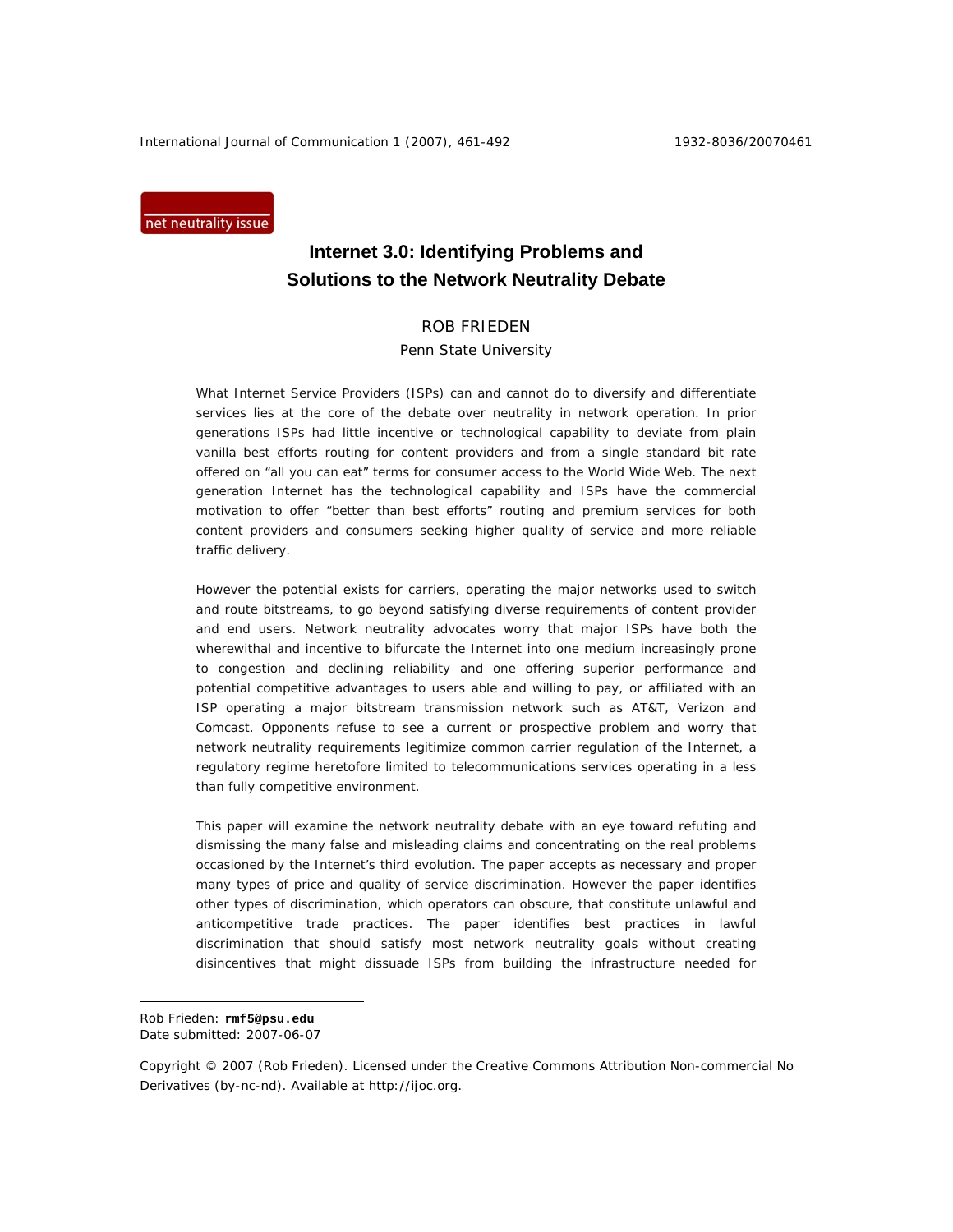Internet 3.0 services. The paper concludes that legitimate concerns about unlawful network discrimination warrant the presence of a referee to remedy abuses before irreparable marketplace competitive harm occurs and well before a court of law could act. The paper recommends that the FCC require ISPs to submit network usage reports that the Commission could use to determine the causes of congestion and other types of service disruption.

In quick succession the Internet has evolved from a collaborative project among governments and universities to a promising commercial medium operated primarily by private ventures. <sup>1</sup> The Internet's developing third generation appears poised to exploit technological innovations, expanding broadband access and converging markets<sup>2</sup> with even greater service diversity and market segmentation. <sup>3</sup> This next generation <sup>4</sup> World Wide Web will not appear as a standard, "one size fits" all medium primarily because consumers expect more and different features. For example, on line game players and Voice over Internet Protocol ("VoIP")<sup>5</sup> users may want "better than best efforts" <sup>6</sup> routing of bits and

<sup>2</sup> For background on the impact of converging telecommunications and information processing technologies *see*, *e.g*., International Telecommunication Union, ITU Internet Report 2006, *digital.life*; portions available at: http://www.itu.int/osg/spu/publications/digitalife/index.html.

3  *See* International Telecommunication Union, What Rules for IP-enabled NGNs?, Workshop, March 23-24, 2006; website available at: http://www.itu.int/osg/spu/ngn/event-march-2006.phtml.

<sup>4</sup> See, e.g., International Telecommunication Union, What Rules for IP-enabled NGN?, Workshop (March 23-24 2006); web site materials available at: http://www.itu.int/osg/spu/ngn/event-march-2006.phtml.

<sup>5</sup> Voice over Internet Protocol (VoIP) refers to the use of the Internet to carry and deliver on a real time, immediate basis packets of data that correspond to a voice conversation. VoIP services range in quality, reliability and price and can link both computers and ordinary telephone handsets. For technical background on how VoIP works *see* Intel, White Paper, *IP Telephony Basics*, available at: http://www.intel.com/network/csp/resources/white\_papers/4070web.htm; Susan Spradley and Alan Stoddard, Tutorial on Technical Challenges Associated with the Evolution to VoIP, Power Point Presentation, available at: http://www.fcc.gov/oet/tutorial/9-22-03\_voip-final\_slides\_only.ppt. *See also*, Jerry Ellig and Alastair Walling, *Regulatory Status of VoIP in the Post-Brand X World*, 23 SANTA CLARA COMPUTER & HIGH TECH. L.J. 89 (No. 2006); Amy L. Leisinger, *If It Looks Like a Duck: The Need for Regulatory Parity in VoIP Telephony*, 45 WASHBURN L.J. 585 (Spring, 2006); Mark C. Del Bianco, *Voices* 

<sup>&</sup>lt;sup>1</sup> For background on how the Internet evolved from a government underwritten project to a privatized and commercialized medium, *see* Rob Frieden, *Revenge of the Bellheads: How the Netheads Lost Control of the Internet*, 26 TELECOM. POL'Y, No. 6, 125-144 (Sep./Oct. 2002); *see also*, *See*, Barry M. Leiner, Vinton G. Cerf, David D. Clark, Robert E. Kahn, Leonard Kleinrock, Daniel C. Lynch, Jon Postel, Larry G. Roberts and Stephen Wolff, *A Brief History of the Internet*, Internet Society; available at: http://www.isoc.org/internet/history/brief.shtml.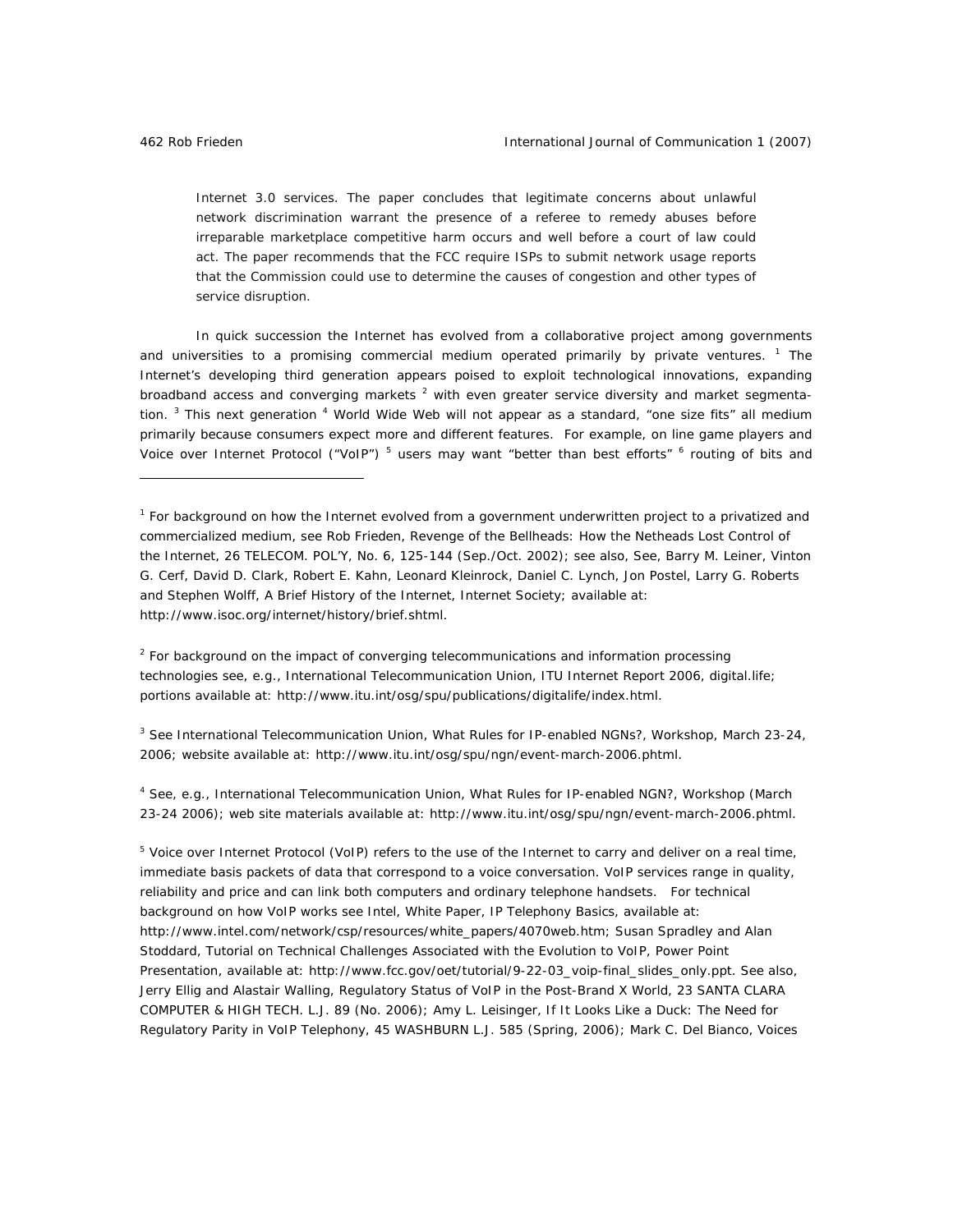presumably will accept the obligation to pay for less delay, jitter <sup>7</sup> and dropped packets. Already privacy, quality of service ("QOS") and other factors support partitioning the Internet into Intranets and virtual private networks. Similarly content providers can use caching <sup>8</sup> and premium traffic routing and management service to secure more reliable service than that available from best efforts routing.

Clearly service diversification can result in many reasonable and lawful types of discrimination between Internet users notwithstanding a heritage in the first two generations of nondiscrimination and "best efforts" routing of traffic. Most Internet Service Providers ("ISPs") offer access on an unmetered,

*Past: The Present and Future of VoIP Regulation*, 14 COMLCON 365 (2006); R. Alex DuFour, *Voice Over Internet Protocol: Ending Uncertainty and Promoting Innovation Through a Regulatory Framework*, 13 COMLCON 471 (2005); Stephen E. Blythe, *The Regulation of Voice-Over-Internet-Protocol in the United States, the European Union, and the United Kingdom*, 5 J. HIGH TECH. L. 161(2005).

<sup>6</sup> "The Internet is a vast network of individual computers and computer networks that communicate with each other using the same communications language, Transmission Control Protocol/Internet Protocol (TCP/IP). The Internet consists of approximately more than 100 million computers around the world using TCP/IP protocols. Along with the development of TCP/IP, the open network architecture of the Internet has the following characteristics or parameters:1. Each distinct network stands on its own with its own specific environment and user requirements, notwithstanding the use of TCP/IP to connect to other parts of the Internet. Communications are not directed in a unilateral fashion. Rather, communications are routed throughout the Internet on a best efforts basis in which some packets of information may go through one series of computer networks and other packets of information go through a different permutation or combination of computer networks, with all of these information packets eventually arriving at their intended destination. 2. Black boxes, for lack of a better term, connect the various networks; these boxes are called 'gateways' and 'routers.' The gateways and routers do not retain information but merely provide access and flow for the packets being transmitted.3. There is no global control of the Internet." Konrad L. Trope, *Voice Over Internet Protocol: The Revolution in America's Telecommunications Infrastructure*, 22 COMP. & INTERNET L. 1. No. 12, 1,4 (Dec. 2005).

<sup>7</sup> "When you browse the Web, for example, you generate little or no traffic while you're reading a page, but there is a burst of traffic when your browser needs to fetch a new page from a server. If a network provider is using minimal delay discrimination, and the high-priority traffic is bursty, then low-priority traffic will usually sail through the network with little delay, but will experience noticeable delay whenever there is a burst of high-priority traffic. The technical term for this kind of on-again, off-again delay is 'jitter.'" Edward W. Felten, *Nuts And Bolts Of Network Neutrality*, Practising Law Institute, 24th Annual Institute on Telecommunications Policy & Regulation, 887 PLI/PAT 317, 326 (Dec. 2006).

<sup>8</sup> Caching refers to intermediate and temporary storage of data. "Google makes and analyzes a copy of each Web page that it finds, and stores the HTML code from those pages in a temporary repository called a cache." Field v. Google, Inc., 412 F.Supp.2d 1106 (D. Nev. 2006) (holding that the Digital Millennium Copyright Act (DMCA) provides a "safe harbor" exemption from liability for making cached copies of copyrighted works).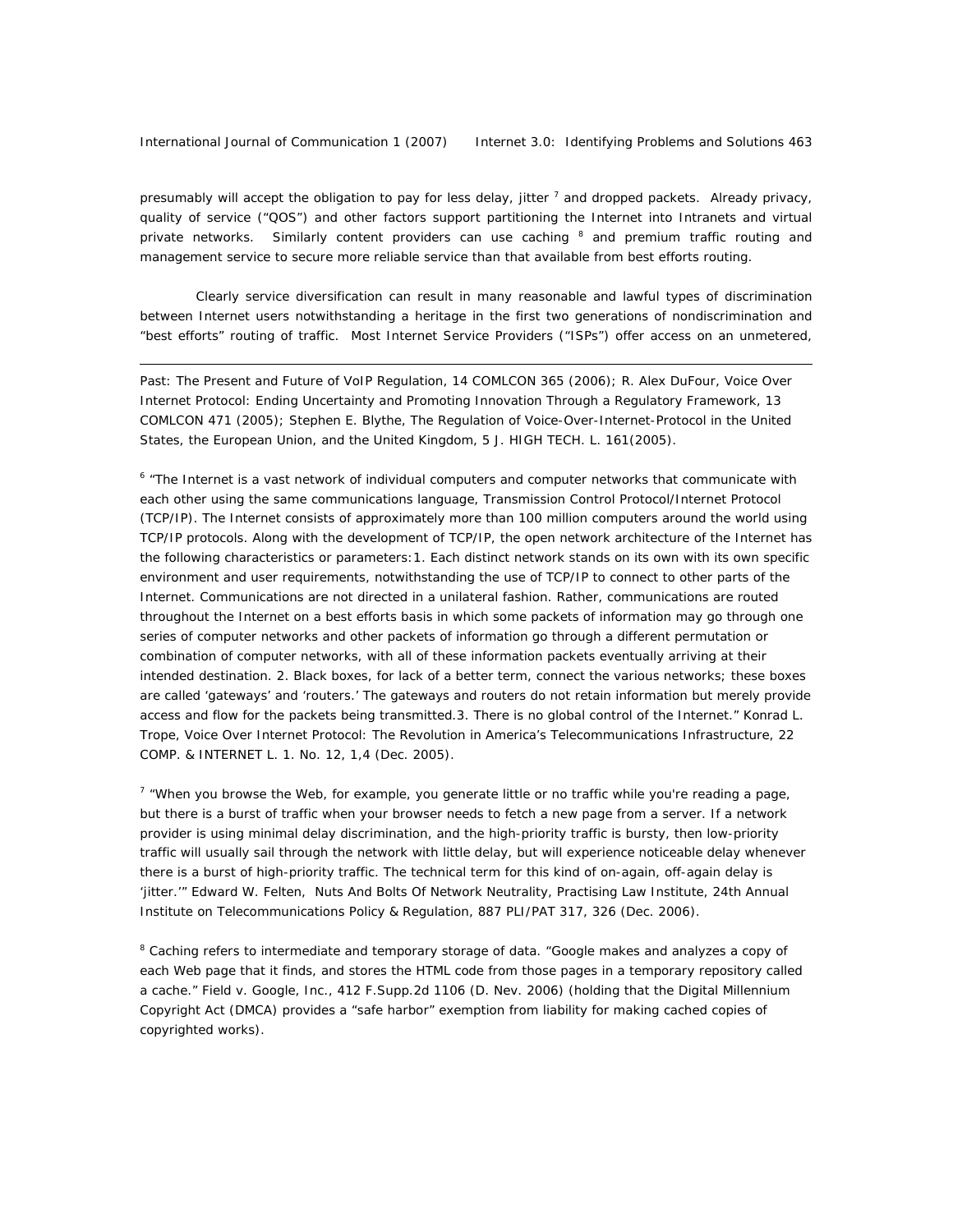monthly subscription basis, but some ISPs already offer different levels of bit delivery speeds. Likewise ISPs increasingly have the ability to examine individual traffic streams <sup>9</sup> and to prioritize them creating a dichotomy between plain vanilla, best efforts routing and more expensive, superior traffic management services.

However the potential exists for carriers operating the major networks used to switch and route bitstreams to go beyond satisfying diverse consumer requirements. Advocates for the principle of network neutrality <sup>10</sup> claim the potential exists for ISPs to engineer a fragmented and "balkanized" next generation Internet to achieve anticompetitive goals. <sup>11</sup> The worst case scenario articulated by network neutrality advocates anticipates a reduction in innovation, efficiency, consumer benefits and national productivity occasioned by a divided Internet: one medium prone to congestion and declining reliability and one offering superior performance and potential competitive advantages to users able and willing to pay, or affiliated with the ISP operating the bitstream transmission network. <sup>12</sup> Opponents of network neutrality

*Speech and the Postal System*, 33 N. KY. L. REV. 483 (2006); Tim Wu, *Network Neutrality, Broadband Discrimination*, 2 J. TELECOM & HIGH TECH L. 141 (2005); available at:

http://www.savetheinternet.com/; freepress, Net Freedom Now!; available at:

<sup>&</sup>lt;sup>9</sup> "A packet sniffer (also known as a network analyzer or protocol analyzer or, for particular types of networks, an Ethernet sniffer or wireless sniffer) is computer software or computer hardware that can intercept and log traffic passing over a digital network or part of a network. As data streams travel back and forth over the network, the sniffer captures each packet and eventually decodes and analyzes its content according to the appropriate RFC or other specifications." Wikipedia, Packet sniffer; available at: http://en.wikipedia.org/wiki/Packet\_sniffer.

<sup>10</sup> For links to a representative sample of advocacy papers and analyses of network neutrality *see* National Regulatory Research Institute, Diverse papers on net neutrality; available at: http://www.nrri.ohiostate.edu/Telecom/hot-topics-links/net-neutrality/papers/.

<sup>11</sup> *See, e.g.*, Brett Frischmann & Barbara van Schewick, *Yoo's Frame and What It Ignores: Network Neutrality and the Economics of an Information Superhighway*, 47 JURIMETRICS J. (forthcoming 2007); Barbara van Schewick, *Towards an Economic Framework for Network Neutrality Regulation*, 5 J. ON TELECOMM. & HIGH TECH. L. (forthcoming 2007); Barbara A. Cherry, *Misusing Network Neutrality to Eliminate Common Carriage Threatens Free* 

http://ssrn.com/abstract=388863; Mark A. Lemley and Lawrence Lessig, *The End of End-to-End: Preserving the Architecture of the Internet in the Broadband Era,* 48 UCLA L. Rev. 925 (2001).

<sup>12</sup> *See* Jeff Chester, *The End of the Internet?*, THE NATION (posted Feb. 1, 2006); available at: www.thenation.com/doc/20060213/chester; Tim Wu, Why You Should Care About Network Neutrality, The Future of the Internet Depends on it!, Slate (May 1, 2006); available at: http://www.slate.com/id/2140850/; Trevor R. Roycroft, *Economic Analysis and Network Neutrality: Separating Empirical Facts From Theoretical Fiction* (June 2006); available at: http://www.freepress.net/docs/roycroft\_study.pdf; Save the Internet; available at: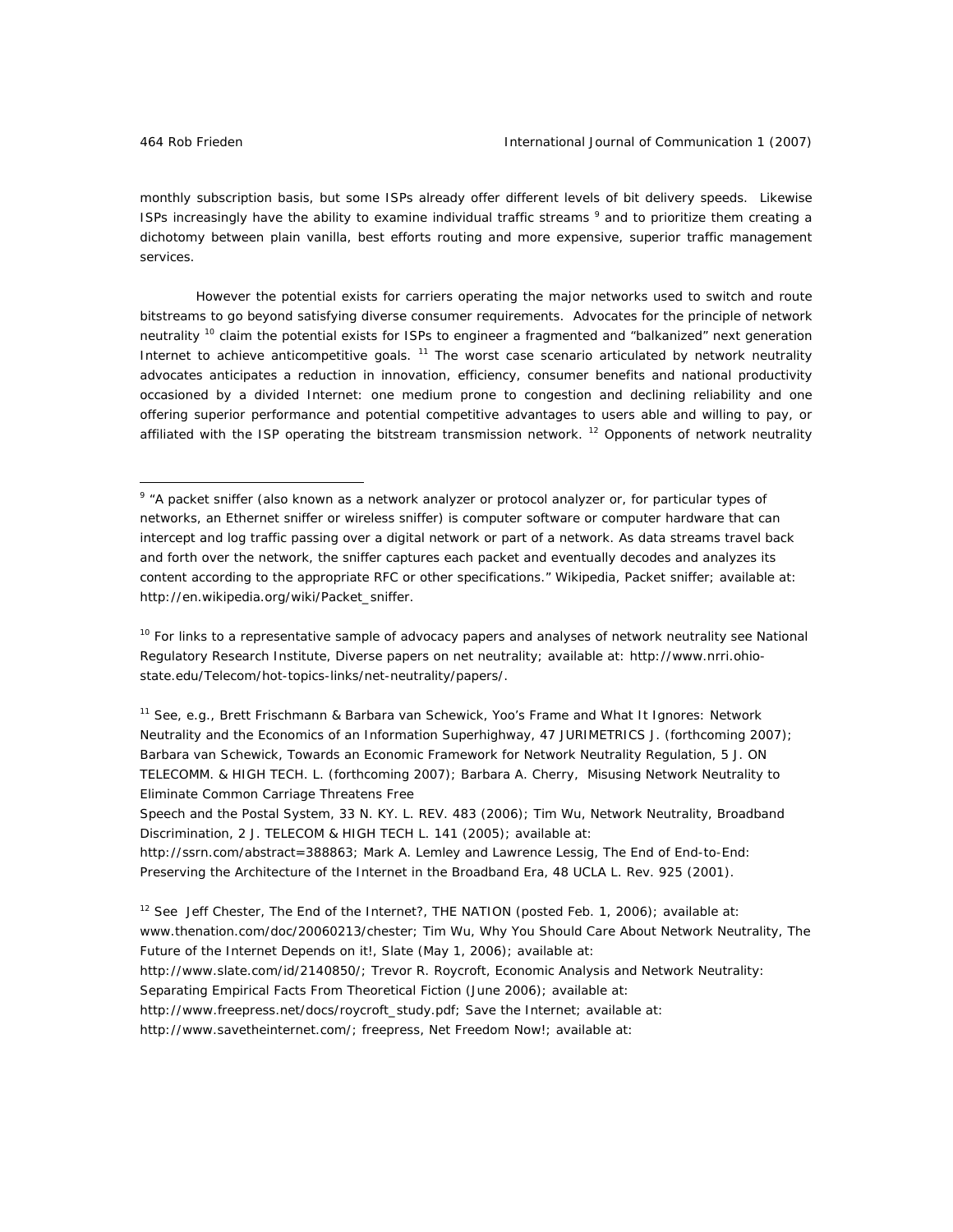International Journal of Communication 1 (2007) Internet 3.0: Identifying Problems and Solutions 465

 $\overline{a}$ 

mandates scoff at the possibility of the worst-case scenario and view government intervention as anathema.<sup>13</sup>

This paper will examine the network neutrality debate with an eye toward refuting and dismissing the many false and misleading claims and concentrating on the real problems occasioned by the Internet's third evolution. The paper accepts as necessary and proper many types of price and quality of service discrimination. However, the paper identifies other types of hidden and harmful discrimination. The paper concludes with an identification of best practices in legitimate discrimination that should satisfy most network neutrality goals without creating disincentives that might dissuade ISPs from building the infrastructure needed for Internet 3.0 services. Additionally the paper supports ISP traffic reporting requirements to identify instances of real versus artificial congestion.

# **I. The Provocation: Broadband Access and Upstream Carriers Have to Upgrade Their Networks Without Certain Profit**

Incumbent telephone companies, such as Verizon and AT&T, own and operate ISPs having the largest market share and operating several of the major long haul networks.<sup>14</sup> Internet access and data

http://www.freepress.net/deadend/=neutrality; Common Cause, Net Neutrality; available at: http://www.commoncause.org/site/pp.asp?c=dkLNK1MQIwG&b=1421497; Andrew Raff, Net Neutrality Reading List, at IPTA Blog (Feb. 28, 2006); available at: http://www.iptablog.org/2006/02/28/net\_neutrality\_reading\_list.html.

13 See J. Gregory Sidak, *A Consumer-Welfare Approach to Network Neutrality Regulation of the Internet*, 2 J. COMP. L. & ECON. No. 3, 349 (2006); Christopher S. Yoo, *Network Neutrality and the Economics of Congestion*, 94 GEO. L.J. 1847 (June, 2006); Thomas W. Hazlett, *Neutering the net*, FINANCIAL TIMES, FT.com Online, posted March 20, 2006; available at: http://news.ft.com/cms/s/392ad708-b837-11dabfc5-0000779e2340.html; Testimony of J. Gregory Sidak, United States Senate, Committee on Commerce, Science and Transportation (Feb. 7, 2006); available at

http://commerce.senate.gov/pdf/sidak-020706.pdf; U.S. Internet Industry Assn. Network Neutrality: Phantom Problem, Unintended Consequences (March 14, 2006); available at:

http://www.usiia.org/pubs/NNPrimer.doc; Thomas M. Lenard and, Randolph J. May (Eds.), Net Neutrality or Net Neutering: Should Broadband Internet Services Be Regulated (2006);

http://www.springer.com/west/home/economics/r+&+d?SGWID=4-40548-22-166923618-0; Raymond L. Gifford, *The Internet Left Gets a Case of the Vapors*, The Progress & Freedom Foundation, Progress Snapshot, Rel. 2.15 (June 2006); available at: http://www.pff.org/issues-

pubs/ps/2006/ps\_2.15\_intenet\_left.pdf; Adam Thierer, *Are 'Dumb Pipe' Mandates Smart Public Policy? Vertical Integration, Net Neutrality, and the Network Layers Model*, 3 J. Telecomm. & High Tech. L. 275 (2005); Christopher S. Yoo, *Beyond Network Neutrality*, 19 HARVARD J. L. & TECH. (Fall 2005); Christopher S. Yoo, *Would Mandating Broadband Network Neutrality Help or Hurt Competition? A Comment on the End-to-End Debate*, 3 J. ON TELECOMM. & HIGH TECH. L. 23 (2004).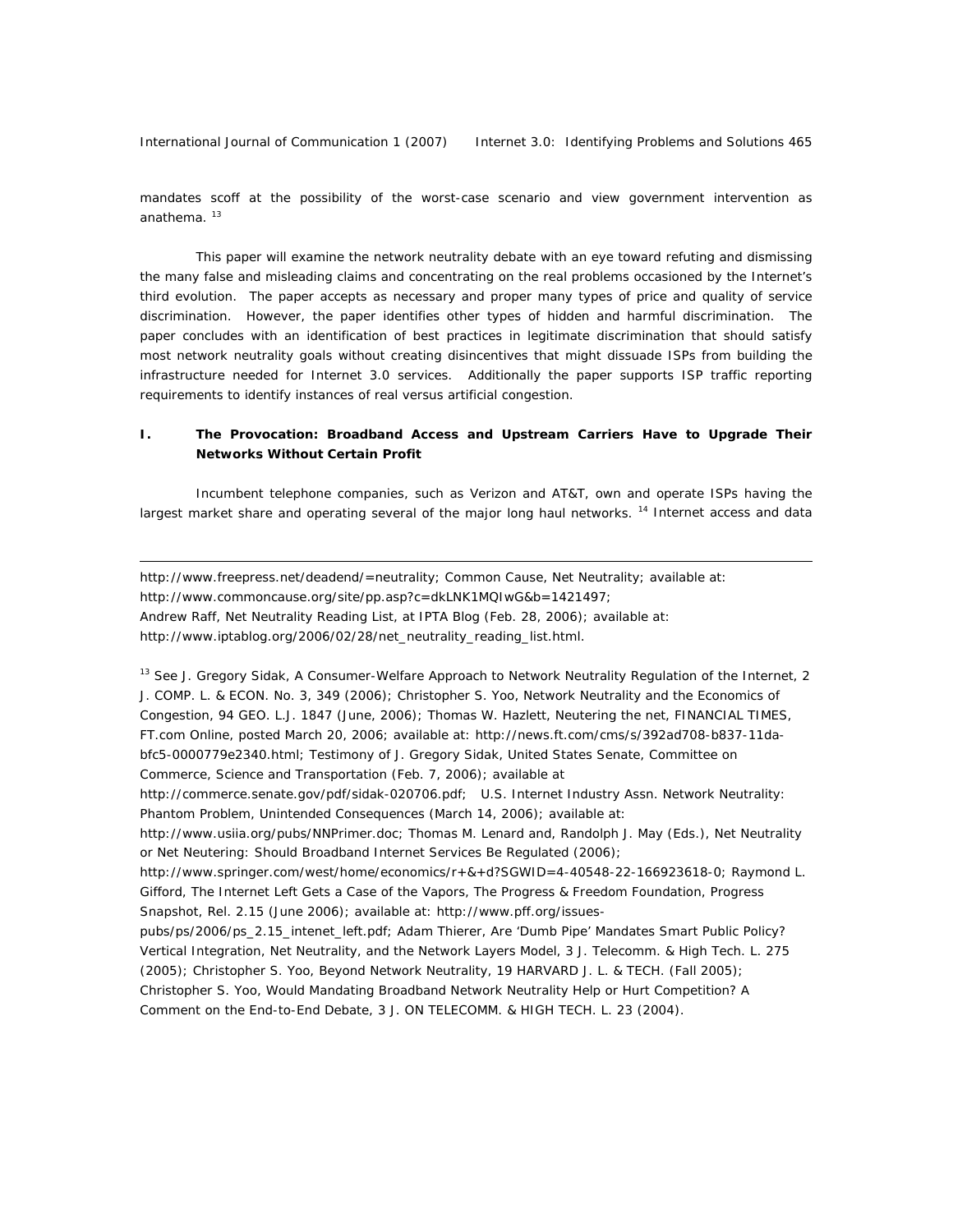services have become increasingly significant revenue generators in light of the substantial decline in long distance voice telephony rates and lost market share for local exchange telephone service. <sup>15</sup> The availability of Voice over Internet Protocol ("VoIP") services offering flat-rated long distance telephone service on a monthly subscription rate, or per call international rates for a few pennies a minute, show how software applications riding on top of a basic transmission link can devastate an existing business plan that anticipates ongoing, large profit margins for core services. VoIP and wireless services have adversely impacted wireline local exchange revenues as consumers migrate to a triple play bundle of services from cable television companies offering local and long distance telephone service and Internet access coupled with their core video programming services.  $16$  To retain subscribers the incumbent telephone companies have created their own triple play bundles at prices that generate lower margins for the voice telephony portion of the package deal.

Faced with declining margins, revenues and profits from previously core services, incumbent telephone companies have belatedly embraced digital technologies and broadband services that include Internet access and Internet Protocol Television ("IPTV"), a facilities-based competitive alternative to cable television.  $17$  The incumbents previously refrained from aggressively investing in these services for a

14 Mark Winther, *Tier-1 ISPs: What They Are and Why They Are Important*, IDC White Paper (May 2006); available at: http://www.ntt.net/english/library/pdf/IDCTier1-Whitepaper.pdf.

<sup>15</sup> *See* International Telecommunication Union, *The Future of Voice: Consumer Issues*, Briefing Paper (Jan. 2007); available at: http://www.itu.int/osg/spu/ni/voice/papers/FoV-Ewan-Sutherland-Final.pdf; *see also*, International Telecommunication Union, The Future of Voice Workshop web site; available at: http://www.itu.int/osg/spu/ni/voice/meeting.phtml.

<sup>16</sup> "Few doubt that the future of telecommunications will rely mostly on broadband and wireless technologies. Wireless and broadband technologies are transforming the telecommunications market, offering users ubiquitous access to voice, data, and internet services. The number of mobile subscribers has already surpassed that of end-user switched access lines served by local exchange carriers." National Regulatory Research Institute, Methods for Analyzing the Effects of Broadband and Wireless Services on Competition in Local Telephony, Project Announcement; available at: http://www.nrri.ohiostate.edu/current-projects/telecommunications/methods-for-analyzing-the-impact-of-broadband-andwireless-services-on/.

<sup>17</sup> "Rather than 'broadcasting' a constant stream of all available programs, as cable does and Verizon plans to do, IPTV stores a potentially unlimited number of programs on a central server, which users then call up on demand. SBC will not replace the copper lines that currently run into customer premises. Instead, to make sure there is sufficient bandwidth between the neighborhood node where the optical fiber terminates and the household premise, it will upgrade the DSL equipment currently at those nodes and in households with VDSL technology. At the household, the viewer will use the IP technology to send a signal to the SBC end-office to send a particular channel or video on demand selection. That signal will be sent over the same bandwidth used for data and VoIP service. In SBC's system, a single customer line will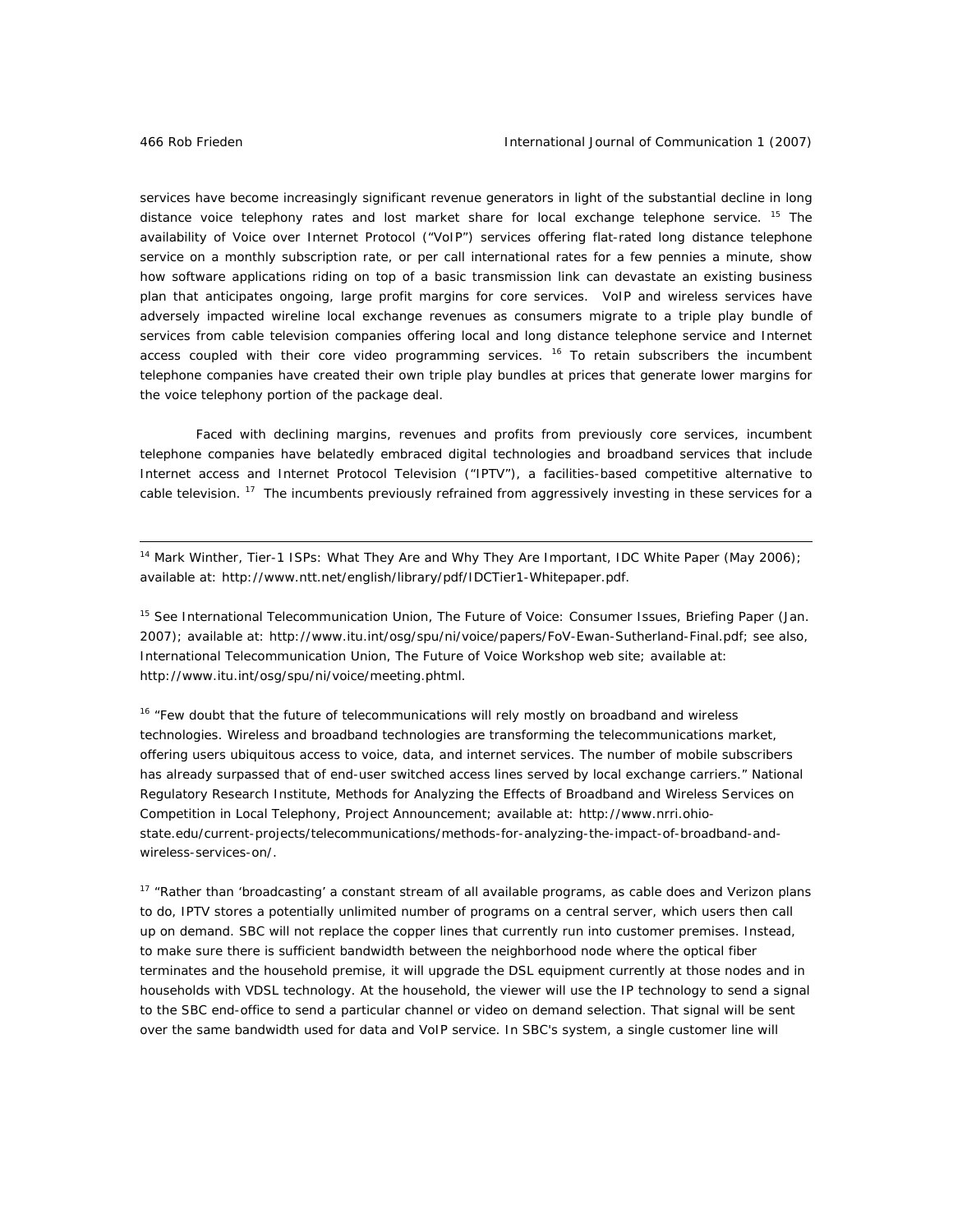number of reasons including the view that existing, "legacy" regulations, which mandated access by competitors to their facilities at below market rates,  $18$  created severe disincentives, the necessary technologies and market demand had not matured, a post dotcom meltdown reluctance to assume greater risk <sup>19</sup> and perhaps the failure to forecast the speed at which core wireline service revenues would decline. Now to make up for lost time the incumbent telephone companies have embraced fiber optic technology and have rapidly installed it with the expectation that they can provide a full range of information, communications and entertainment ("ICE") services free of pesky, legacy telecommunications service regulations  $^{20}$  as well as cable television regulations, including the duty to secure a separate operating franchise for each municipality served.<sup>21</sup>

have enough bandwidth to support up to four active television sets per household at a time, or up to two HDTV channels at a time." Charles B. Goldfarb, *Telecommunications Act: Competition, Innovation, and Reform*, Congressional Research Service 37 (Jan. 13, 2006); available at: http://www.educause.edu/ir/library/pdf/EPO0635.pdf; *See also* Micah Schwalb, *IPTV: Public Interest Pitfalls*, 5 J. TELECOMM. & HIGH TECH. L. 305 (Fall 2006).

<sup>18</sup> "For almost ten years, the FCC has struggled with crafting regulations that promote local exchange carrier competition by requiring incumbent carriers to lease portions of their networks to competitors.<sup>18</sup> Such network element unbundling offers market entrants the opportunity to provide service and generate competition well before they would have completed construction of their own facilities.<sup>18</sup> Incumbents have successfully argued that instead of jumpstarting competition, the FCC's policies made it possible for market entrants to thrive without having to risk substantial investment in physical plant. The Commission's rules permit market entrants to resell existing facilities and services of incumbent carriers on favorable terms and conditions." Rob Frieden, What Do Pizza Delivery and Information Services Have in Common? Lessons From Recent Judicial and Regulatory Struggles with Convergence, 32 RUTGERS COMP. & TECH. L.J., No. 2, 247, 258(2006).

<sup>19</sup> See Rob Frieden, Fear and Loathing in Information and Telecommunications Industries: Reasons for and Solutions to the Current Financial Meltdown and Regulatory Quagmire, 5 THE INTERNATIONAL JOURNAL ON MEDIA MANAGEMENT, No. 1, 25-38 (Spring 2003).

<sup>20</sup> *See* Review of the Section 251 Unbundling Obligations of Incumbent Local Exchange Carriers, 18 FCC Rcd. 16978, 16984 (2003) [hereinafter Triennial Review Order], errata, 18 FCC Rcd. 19020 (2003), *vacated in part and remanded sub no*m., U.S. Telecom Assn. v. FCC (USTA II), 359 F.3d 554 (D.C. Cir. 2004), *cert. denied*, 543 U.S. 925 (2004).

 $21$  In a controversial attempt to expedite competitive market entry by wireline telephone companies into the multi channel video program delivery marketplace the FCC establishes rules that may be construed as preempting state and municipal franchising authority. Federal Communications Commission, \*\*order not released Report and Order and Further Notice of Proposed Rulemaking, FCC Adopts Rules to Ensure Reasonable Franchising Process for New Video Market Entrants, News Release (Dec. 20, 2006); available at: http://hraunfoss.fcc.gov/edocs\_public/attachmatch/DOC-269111A1.pdf.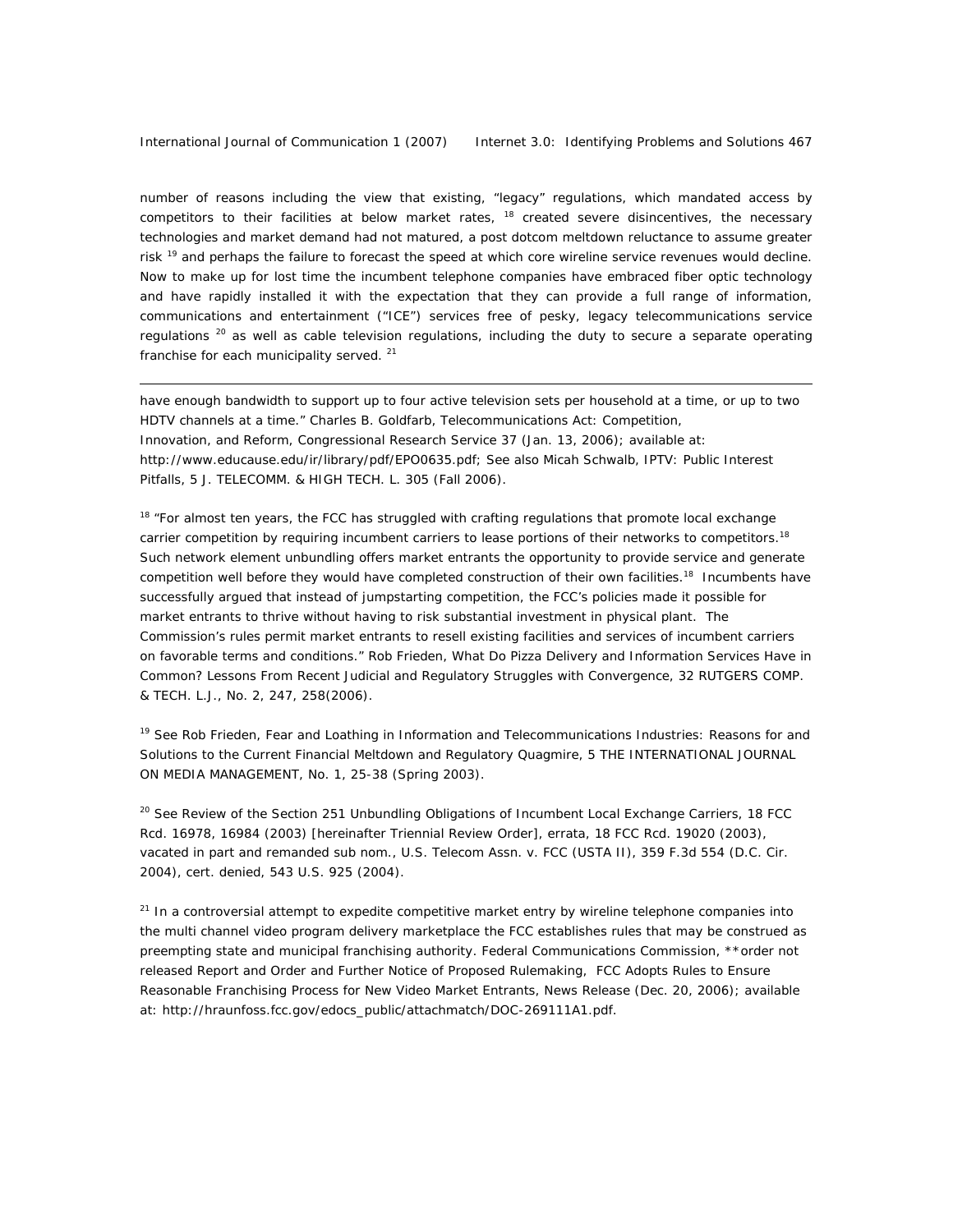Incumbent telephone companies have achieved great success in convincing the Federal Communications Commission ("FCC") and reviewing courts that competitive necessity and declining revenues alone would not generate sufficient motivation to invest in next generation facilities and services. The incumbents succeeded in creating the assumption that substantial deregulation had to occur, e.g., elimination of the duty to unbundle network access and price elements at low rates,  $^{22}$  before the incumbents would consider it fiscally prudent to invest in broadband access and IPTV. In the space of a few years the incumbents succeeded in convincing courts and the FCC of the need to dismantle mandatory facilities interconnection and service pricing requirements contained in the Telecommunications Act of 1996  $^{23}$  that Congress previously had deemed necessary to jump start local exchange competition.  $24$  Incumbent telephone companies also succeeded in having the FCC reclassify,  $25$  or newly classify  $26$  most Internet-based services, including basic access to the Internet, as information services  $27$ not subject  $^{28}$  to traditional, common carrier regulation under Title II  $^{29}$  of the Communications Act, as

23 P.L. 104-104, 110 Stat. 56, *codified at* 47 U.S.C. Sec. 151 *et seq*.

 $24$  Unbundled Access to Network Elements, 19 FCC Rcd. 16783 (2004); Review of the Section 251 Unbundling Obligations of Incumbent Local Exchange Carriers, 19 FCC Rcd. 20293 (2004); Unbundled Access to Network Elements; Review of the Section 251 Unbundling Obligations of Incumbent Local Exchange Carriers, 20 FCC Rcd. 2533 (2005).

<sup>25</sup> Appropriate Framework for Broadband Access to the Internet over Wireline Facilities, 20 FCC Rcd. 14853 (2005)(reclassifying DSL from a telecommunications service to an information service).

<sup>&</sup>lt;sup>22</sup> "[P]etitioners argued before the Commission that mandatory unbundling at Commission-mandated prices reduces the incentives for innovation and investment in facilities. Their reasoning, of course, is that a regulated price below true cost will reduce or eliminate the incentive for an ILEC to invest in innovation (because it will have to share the rewards with CLECs), and also for a CLEC to innovate (because it can get the element cheaper as a UNE). Indeed, many prices that *seem* to equate to cost have this effect. Some innovations pan out, others do not. If parties who have not shared the risks are able to come in as equal partners on the successes, and avoid payment for the losers, the incentive to invest plainly declines." U.S. Telecom Assn v. FCC, 290 F.3d 415, 424 (D.C. Cir. 2002) *cert. denied sub nom.* WorldCom, Inc. v. United States Telecom Assn., 538 U.S. 940 (2003 Mem.). "Each unbundling of an element imposes costs of its own, spreading the disincentive to invest in innovation and creating complex issues of managing shared facilities." *Id*. 290 F.3d at 427.

<sup>&</sup>lt;sup>26</sup> Inquiry Concerning High-Speed Access to the Internet Over Cable and Other Facilities, Internet Over Cable Declaratory Ruling, Appropriate Regulatory Treatment for Broadband Access to the Internet Over Cable Facilities, GN Docket No. 00-185 & CS Docket No. 02-52, Declaratory Ruling and Notice of Proposed Rulemaking, 17 FCC Rcd 4798 (2002), *affirmed sub nom*. National Cable & Telecommunications Association v. Brand X Internet Services, 125 S. Ct. 2688 (2005).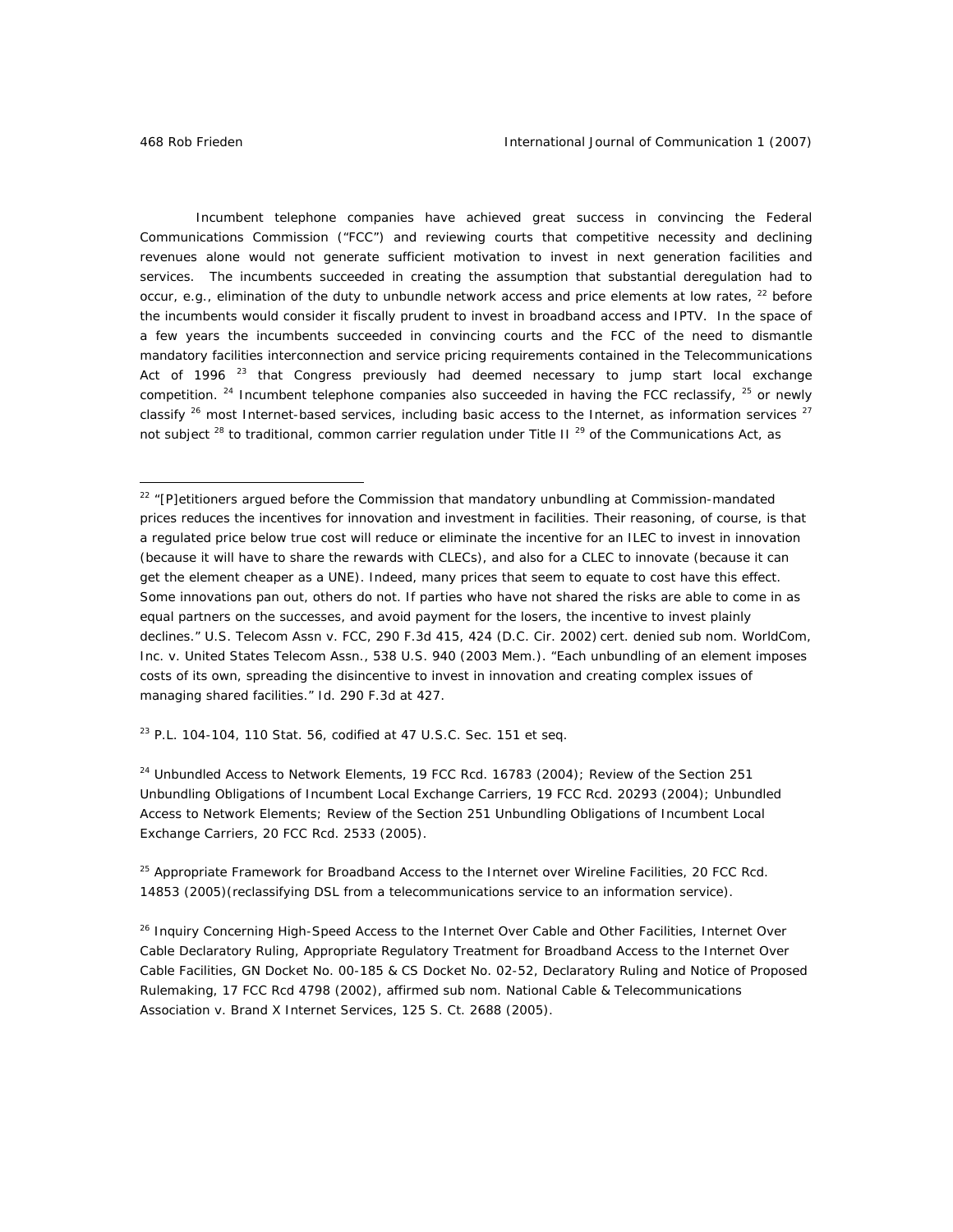amended.<sup>30</sup>

 $\overline{a}$ 

Having persuaded the FCC that Internet-based services do not constitute telecommunications services,  $31$  the incumbent carriers now face a different quandary: the standard operating procedures

<sup>27</sup> Information service is defined as "the offering of a capability for generating, acquiring, storing, transforming, processing, retrieving, utilizing, or making available information via telecommunications, and includes electronic publishing, but does not include any use of any such capability for the management, control, or operation of a telecommunications system or the management of a telecommunications service." 47 U.S.C. § 153(20). "[T]he language and legislative history of [the Communications Act of 1996] indicate that the drafters . . . regarded telecommunications services and information services as mutually exclusive categories." Federal-State Joint Board on Universal Service, Report to Congress, 13 FCC Rcd. 11501, 11522 (1998); *see also* Vonage Holdings Corp., 290 F. Supp.2d at 994, 1000 (applying the FCC's dichotomy).

<sup>28</sup> The FCC retains jurisdiction to regulate information services under Title I of the Communications Act. 47 U.S.C. §151 et seq. Title I serves as the basis for "ancillary" regulation of services that have a potentially adverse impact on regulated services. Additionally Sec. 157 of this Title provides the basis for regulation that "encourage[s] the provision of new technologies and services to the public." 47 U.S.C. §157. *See also* Appropriate Framework for Broadband Access to the Internet over Wireline Facilities; Universal Service Obligations of Broadband Providers; Review of Regulatory Requirements for Incumbent LEC Broadband Telecommunications Services; Computer III Further Remand Proceedings: Bell Operating Company Provision of Enhanced Services; 1998 Biennial Regulatory Review -- Review of Computer III and ONA Safeguards and Requirements; Conditional Petition of the Verizon Telephone Companies for Forbearance Under 47 U.S.C. § 160(c) with Regard to Broadband Services Provided via Fiber to the Premises; Petition of the Verizon Telephone Companies for Declaratory Ruling or, Alternatively, for Interim Waiver with Regard to Broadband Services Provided Via Fiber to the Premises; Consumer Protection in the Broadband Era, CC Docket Nos. 02-33, 01-337, 95-20, and 98-10 & WC Docket Nos. 04-242 and 05-271, Report and Order and Notice of Proposed Rulemaking, 20 FCC Rcd 14853, 14855, para. 1 (2005) (Wireline Broadband Internet Access Services Order or Consumer Protection in the Broadband Era Notice), *petitions for review pending*, Time Warner Telecom v. FCC, No. 05-4769 (and consolidated cases) (3rd Cir. filed Oct. 26, 2005).

### 29 47 U.S.C. §201 *et seq*.

<sup>30</sup> Common carriers, including providers of basic telecommunications services, must offer service on a nondiscriminatory basis, subject to numerous entry regulations, tariffing, and operating requirements.

 $31$  Telecommunications is defined as "the transmission, between or among points specified by the user, of information of the user's choosing, without change in the form or content of the information as sent and received." 47 U.S.C. § 153(43). Telecommunications service means "the offering of telecommunications for a fee directly to the public, or to such classes of users as to be effectively available directly to the public, regardless of the facilities used." 47 U.S.C. § 153(46). The Communications Act defines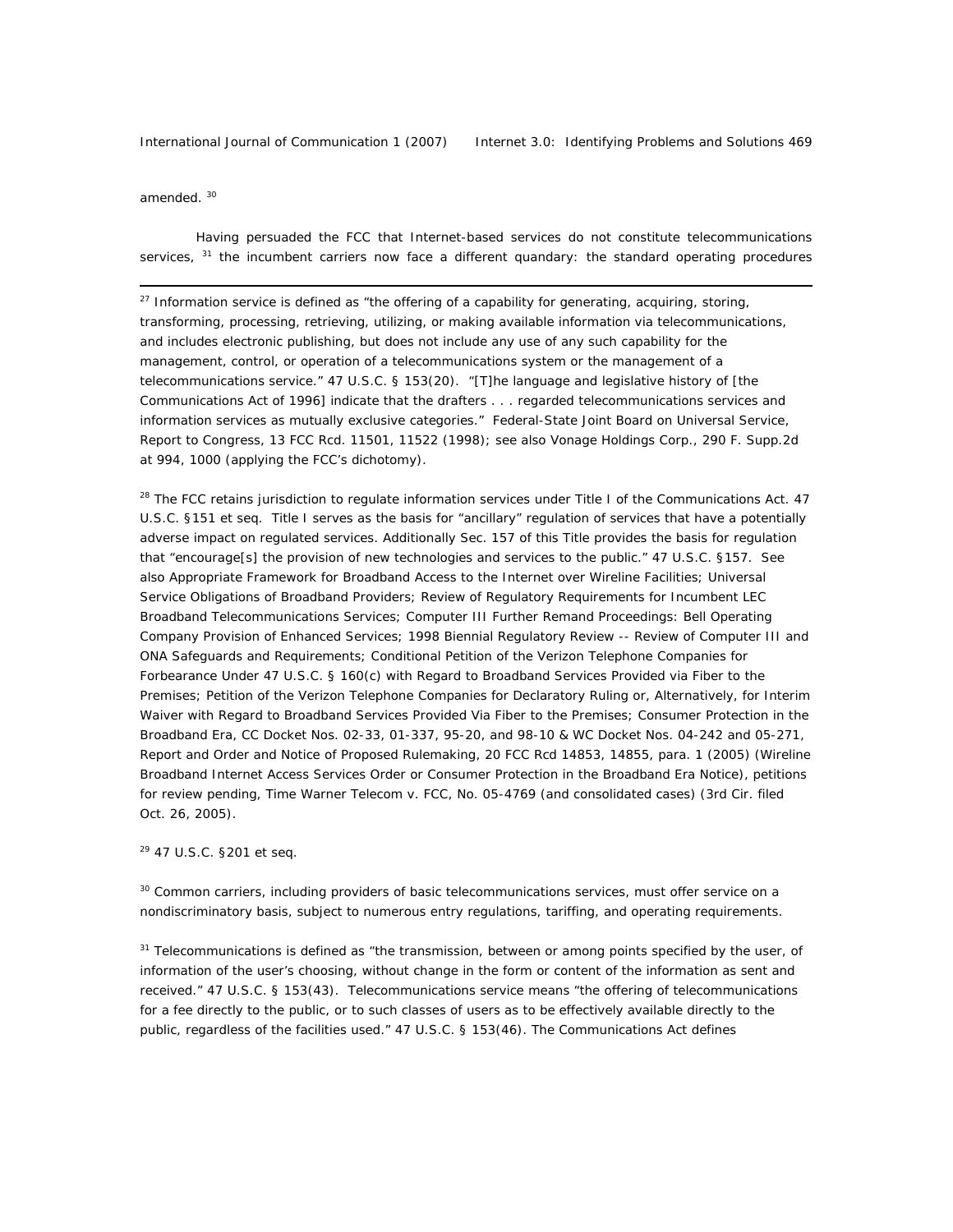under which ISPs interconnect networks  $32$  prevent incumbent carriers from directly charging all consumers of their networks despite an ongoing need to invest more funds in ever increasing bandwidth to meet growing, aggregate demand. ISPs traditionally establish interconnection terms and conditions based primarily on an assessment of inbound versus outbound traffic, with additional consideration for such factors as available bandwidth, number of interconnection locations, diversity of available routes and availability of personnel. <sup>33</sup> Telephone companies traditionally establish interconnection terms and conditions that contemplate metering usage and payment for each and every instance of traffic carriage, regardless of direction, e.g., from or to end-users, or portion of the complete link, e.g., upstream or downstream. <sup>34</sup>

telecommunications carrier as "any provider of telecommunications services, except that such term does not include aggregators of telecommunications services (as defined in section 226). A telecommunications carrier shall be treated as a common carrier under this Act only to the extent that it is engaged in providing telecommunications services, except that the Commission shall determine whether the provision of fixed and mobile satellite service shall be treated as common carriage." 47 U.S.C. § 153(44).

 While information service providers use telecommunications to transmit bitstreams, the FCC has chosen not to separate this functionality from the information processing that also occurs. In other words the FCC considers telecommunications to be subordinate to and fully integrated with the predominant information service.

 $32$  Unlike telecommunications financial settlements, which typically meter and price each and every network use, ISPs agree not to meter and price traffic they agree to carry based on the expectation that their "peer" ISP will carry an equivalent volume of traffic. Even for instances where one ISP pays another for carriage, the "transiting" agreement executed between the two ISPs specifies the bandwidth and bitstream carriage capabilities offered without typically metering each session of network usage. For more background on ISP peering and transiting *see* Rob Frieden, Network Neutrality or Bias?--Handicapping the Odds for a Tiered and Branded Internet, 29 HASTINGS COM/ENT L.J., No. 2, 171-216 (Winter, 2007).

33 For background on the economics and logistics of peering, *see* Geoff Huston, *Where's the Money?— Internet Interconnection and Financial Settlements* (Jan. 2005); available at:

http://www.potaroo.net/ispcol/2005-01/; Steve Gibbard, *Economics of Peering* (Oct. 2004); available at: http://www.pch.net/resources/papers/Gibbard-peering-economics.pdf; Daniel C.H. Mah, *Explaining Internet Connectivity: Voluntary Interconnection Among Commercial Internet Service Providers* (March 26, 2003); available at: http://tprc.org/papers/2003/181/Explaining\_Internet\_Connectivity\_Mar26- 03.DOC.pdf; William B. Norton, *A Business Case for ISP Peering*, Draft 1.3 (Feb. 19 2002); available at: http://www.equinix.com/pdf/whitepapers/Business\_case.pdf; Jean-Jacques Laffont; Scott Marcus; Patrick Rey; Jean Tirole, *Interconnection and Access in Telecom and the Internet*, 91 AMER. ECON. REV., No. 2, 287-291 (May, 2001); Bill Woodcock, *White Paper on Transactions and Valuation Associated with Inter-Carrier Routing of Internet Protocol Traffic*, or BGP for Bankers, (Aug. 2000); available at: http://www.pch.net/resources/papers/routing-economics/pch-routing-economics.htm.

34 For background on the international accounting rate system, see Paul W. Kenefick, *A Step in the Right Direction: The FCC Provides Regulatory Relief in International Settlements and International Services*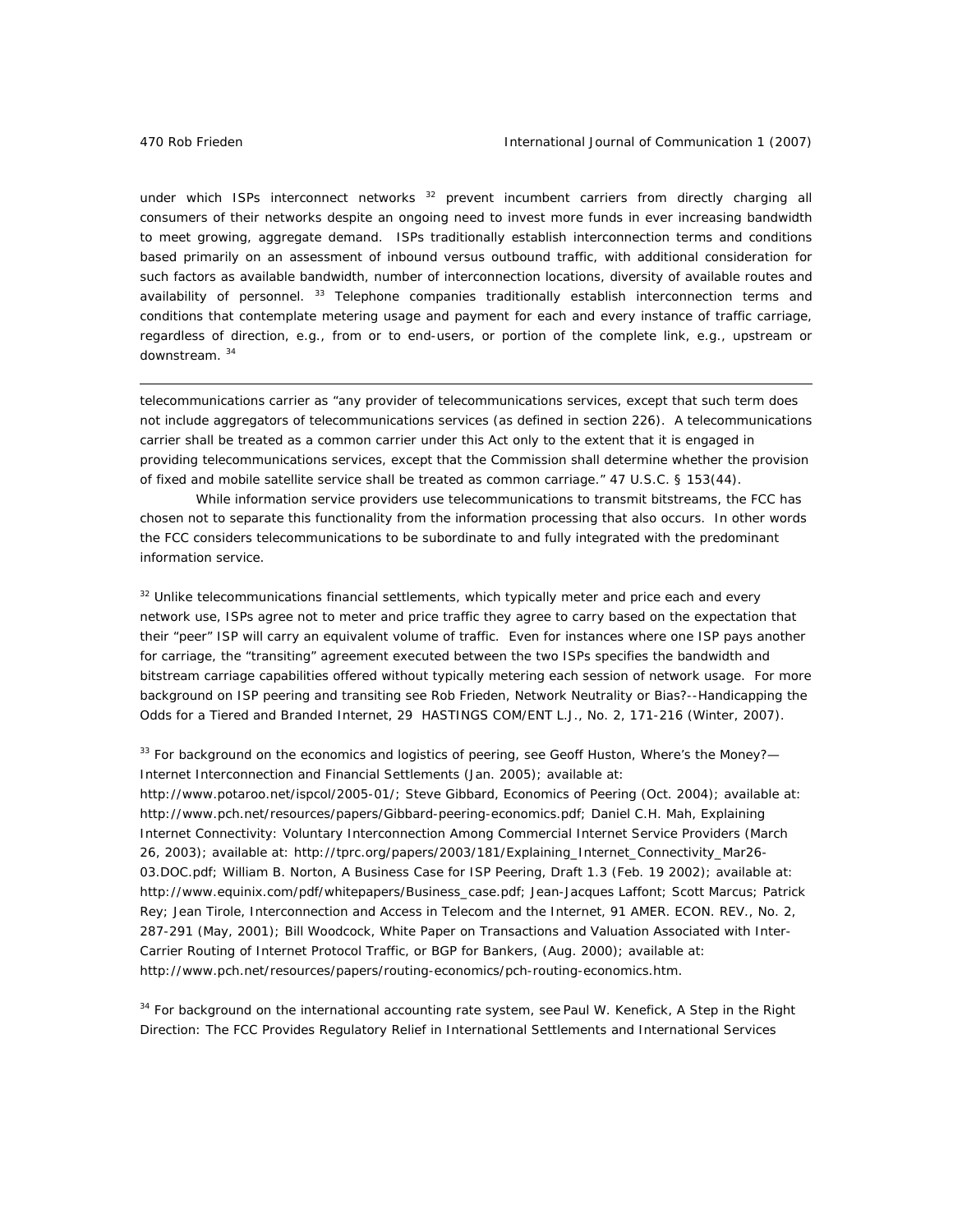ISPs offer to participate in traffic routing, both upstream to other ISPs and downstream to endusers, based on the expectation that achieving global Internet access will require the participation of many interconnected ISPs, many of which having no direct, contractual, or traffic metering relationship. Conceptualizing the Internet as a "network of networks" <sup>35</sup> builds in an expectation among carriers that they will cooperate on interconnection arrangements. When carriers first established interconnection agreements they refrained from exact route mapping and traffic metering. The Transmission Control Protocol used by ISPs determines routing "on the fly" based on current conditions as opposed to fixed routing used by telephone companies. <sup>36</sup> The ISPs initially refrained from metering traffic based on the expectation that traffic volumes were roughly equivalent and the cost of metering was not worth the bother in light of the fact that third parties, such as government agencies, subsidized operations.

Even now the largest Tier-1 ISPs agree to make their networks and global network access available on a zero cost, sender keep all "peering" <sup>37</sup> basis for other Tier-1 ISPs. <sup>38</sup> Smaller ISPs now must

 $\overline{a}$ 

*Licensing*, 8 COMLCON 43 (2000); Rob Frieden, *Managing Internet-Driven Change in International Telecommunications*, ch. 9.1 (2001); Robert M. Frieden, *Falling Through the Cracks: International Accounting Rate Reform at the ITU and WTO*, 22 TELECOM POL'Y, 963, 963-75 (1998) (describing how heightened attention to international calling rates at the ITU and WTO has led some observers to conclude that carriers soon will impose cost-based termination charges). Rob Frieden, Robert M., Last Days of the Free Ride? The Consequences of Settlement-Based Interconnection for the Internet, 1 INFO., No. 3, 225- 238 (June, 1999).

<sup>35</sup> "The idea of a computer network intended to allow general communication between users of various computers has developed through a large number of stages. The melting pot of developments brought together the network of networks that we know as the Internet." Wikipedia, History of the Internet; available at: http://en.wikipedia.org/wiki/History\_of\_the\_Internet.

<sup>36</sup> "TCP/IP routes packets anonymously on a 'first come, first served' and 'best efforts' basis. Thus, it is poorly suited to applications that are less tolerant of variations in throughput rates, such as streaming media and VoIP, and is biased against network-based security features that protect e-commerce and ward off viruses and spam." Christopher S. Yoo, *Beyond Network Neutrality*, 19 HARV. J.L. & TECH. 1, 8 (Fall 2005).

<sup>37</sup> Internet peering refers to a reciprocal traffic routing arrangement whereby one ISP agrees to accept traffic for onward routing in exchange for a similar routing commitment by another ISP. Peering typically involves no settlement or payment of funds as ISPs agree to peer only if they generate and receive roughly the same volume of traffic. See also, Wikipedia, http://en.wikipedia.org/wiki/Peering.

<sup>38</sup> "Tier 1 networks typically seek to protect their relatively rare status by preventing new networks from becoming Tier 1's and thus potentially competing. The networks often accomplish this by setting "peering requirements" which are intended to be too high for new networks to meet. Some experts in the field of Internet interconnections have compared the collective behaviors and motivations of Tier 1 networks to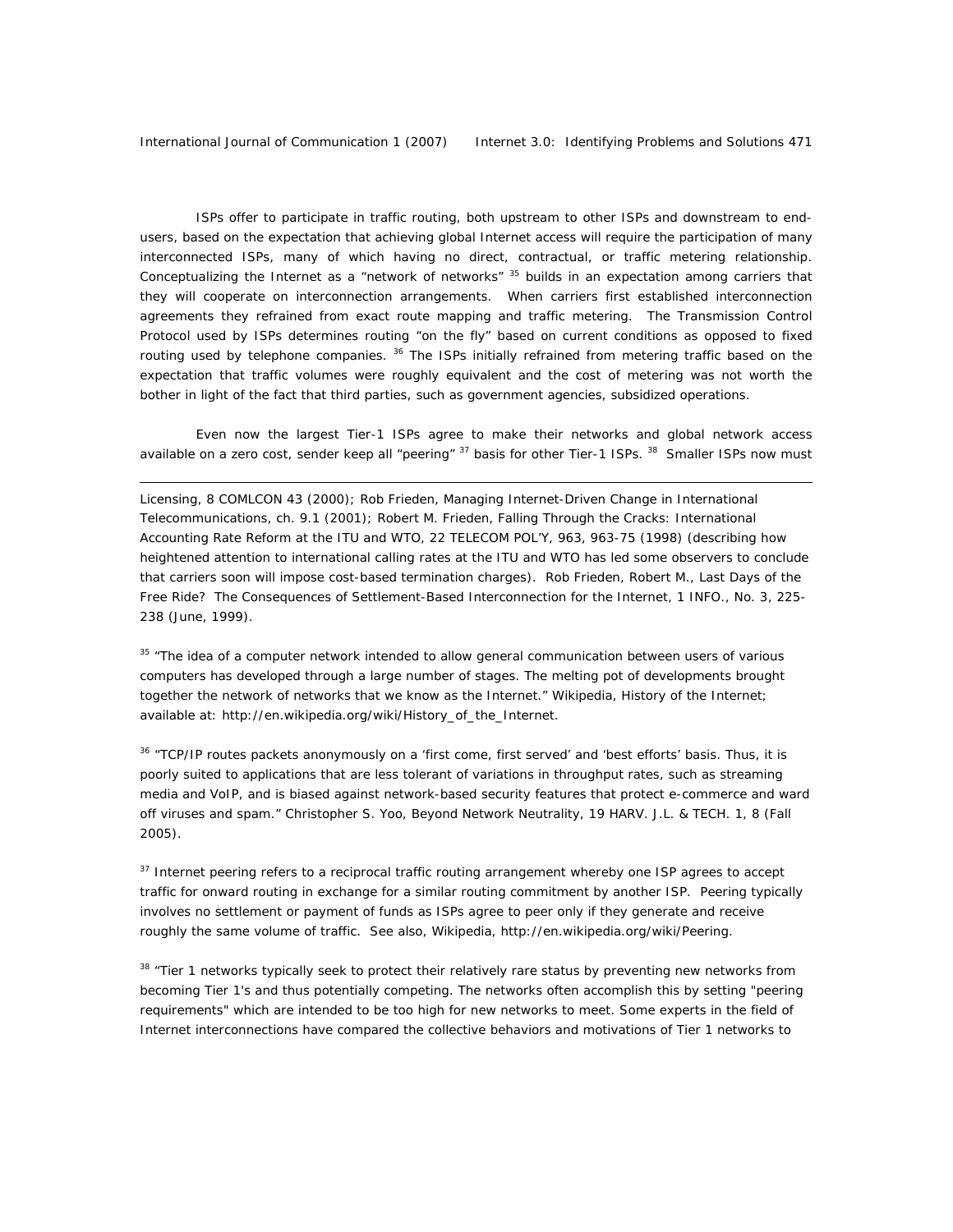pay for "transiting" <sup>39</sup> access to larger ISPs' networks and the access these ISPs have secured to other ISPs' networks. In addition to transiting payments from smaller ISPs, Tier-1 ISPs, affiliated with incumbent telephone companies, also receive payment from end-users that they serve directly, e.g., through Digital Subscriber Line monthly subscriptions and new fiber optic residential and business Internet access services.

However, the combined revenues from these two sources have not satisfied top management officers, for two reasons: 1) proliferating ICE services, such as search engines, online gaming and real time delivery of video generate ongoing need to upgrade broadband capacity, often without a commensurate ability to raise rates; and 2) sources of content upstream from an incumbent telephone company's ISP network get to have content delivered downstream to the end user without having to pay the intermediary ISPs that have participated in the routing and bitstream delivery of the traffic as part of their transiting and peering agreements with other ISPs. In the first instance the incumbent companies have found that Internet access services may have become a commodity business, or at the very least offer lower margins than anticipated. In the second instance, the incumbent companies have identified another potential source of access payments that heretofore have avoided having to make direct payments to some of the carriers participating in the link from content source to recipient.

The apparent inability of ISPs to demand and receive payment from each ISP or ISP customer has frustrated senior management and motivated them to utter provocative claims that heavy users of their networks, such as Google, have become free riders:

Now what they would like to do is use my pipes free, but I ain't going to let them do that because we have spent this capital and we have to have a return on it. So there's going to have to be some mechanism for these people who use these pipes to pay for the portion they're using. Why should they be allowed to use my pipes? The Internet can't be free in that sense, because we and the cable companies have made an investment

those of a cartel, in that they attempt to reduce competition in Internet bandwidth pricing through tacit collusion, and attempt to restrict the admission of new members. When one Tier 1 is perceived to be "cheating" the cartel by selling transit for too low a price, or by "dumping" too much outbound heavy bandwidth (which is significantly easier to deliver for the sending network than the receiving network), other members may move to de-peer that network." Wikipedia, Tier1 network, Politics; available at: http://en.wikipedia.org/wiki/Tier\_1\_carrier.

<sup>39</sup> Internet transiting refers to a traffic routing arrangement whereby one ISP agrees to accept traffic for onward routing for compensation. Transiting involves a settlement and payment of funds because one ISP requires access to the links, subscribers and content available via another ISP's network and its peering arrangements. "Transit is the business relationship whereby one ISP provides (usually sells) access to all destinations in its routing table." William B. Norton, *Internet Service Providers and Peering*, Draft 2.5 (undated) available at: http://www.equinix.com/pdf/whitepapers/PeeringWP.2.pdf.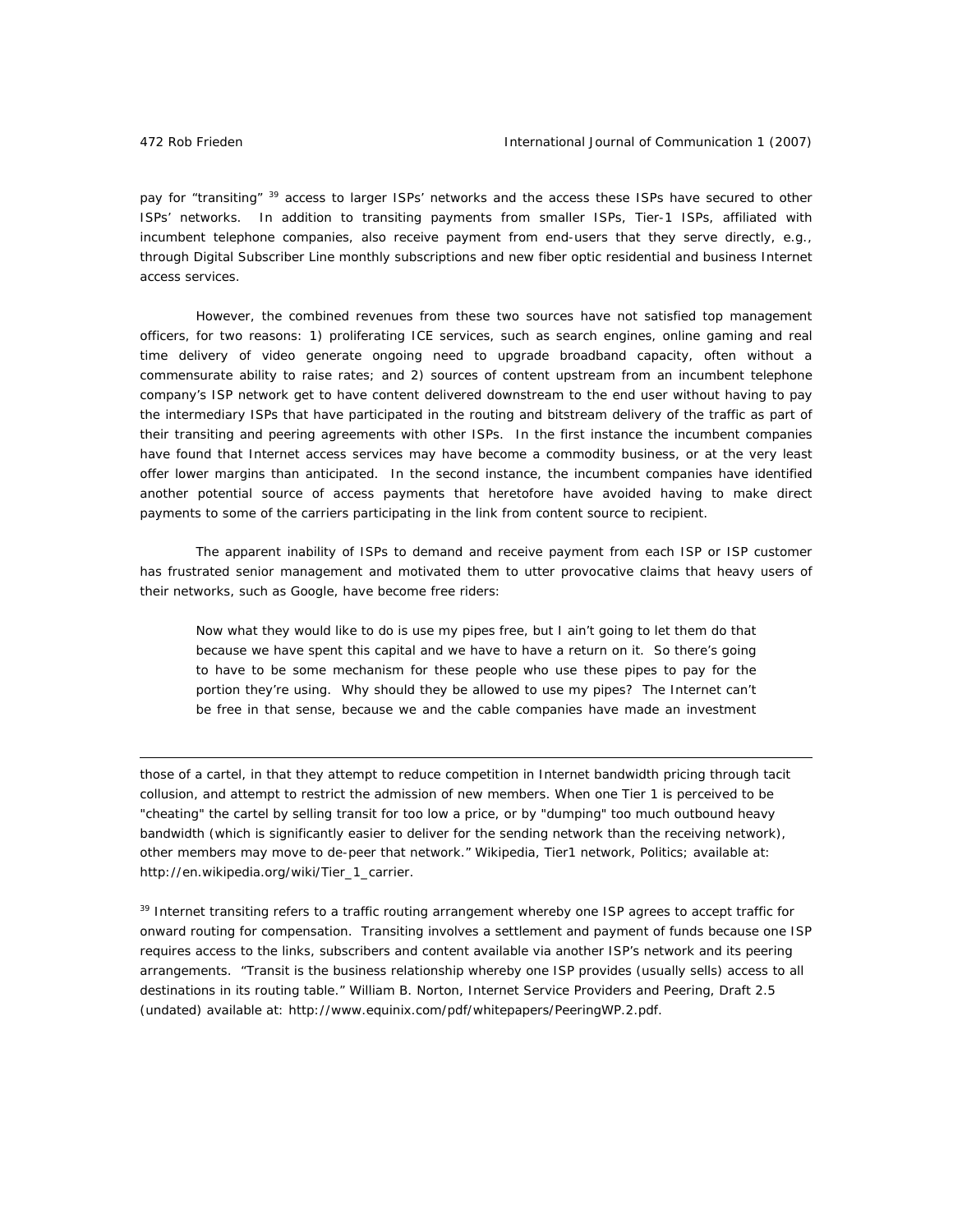and for a Google or Yahoo! or Vonage or anybody to expect to use these pipes [for] free is nuts! <sup>40</sup>

# **A. Incumbents Perceive Network Neutrality as Foreclosing Pricing Realignments and Reimposing Aspects of Telecommunications Common Carrier Regulation**

Incumbent carriers and like-minded opponents to network neutrality have characterized their opposition to network neutrality in terms of standing firm against government intrusion, <sup>41</sup> the imposition of a remedy in search of a problem <sup>42</sup> and the need to remedy free ridership of ISP networks. <sup>43</sup> Outside the headlines and Congressional committee hearing rooms, <sup>44</sup> these carriers object to network neutrality

40 At SBC, It's All About "Scale and Scope," BUSINESSWEEK, ONLINE EXTRA November 7, 2005.

<sup>41</sup> *See, e.g.*, Hands Off the Internet, World Wide Web Site; available at: http://handsoff.org/blog/. "Hands Off The Internet is a nationwide coalition of Internet users united together in the belief that the Net's phenomenal growth over the past decade stems from the ability of entrepreneurs to expand consumer choices and opportunities without worrying about government regulation." http://handsoff.org/hoti\_docs/aboutus/.

42 "Currently there are no principles of network neutrality encoded into law. So ISPs are already free to block or favor content as they please. It's telling that none of them has. In fact, no proponent of network neutrality can cite an existing problem to which network neutrality is a solution." Arpan Sura, *The Problem With Network Neutrality*, FreedomWorks World Wide Web Site, (May 2, 2006); available at: http://www.freedomworks.org/informed/issues\_template.php?issue\_id=2571; Other web-based organizations hotly dispute this view: "The constant refrain of the Astroturf groups like McCurry's 'Hands Off the Internet' is that Network Neutrality is a solution in search of a problem. They cite the absence of numerous examples of blocking or degradation to back this argument. This is a red herring. There are multiple real-world instances of blocking and impairment." Save the Internet.com, Big Lie of the Week: No. 3, undated; available at: http://www.savetheinternet.com/=lie3.

 $43$  "The network builders are spending a fortune constructing and maintaining the networks that Google intends to ride on with nothing but cheap servers," Arshad Mohammed, Verizon Executive Calls for End to Google's 'Free Lunch,' Washington Post, D1 (February 7, 2006); available at: http://www.washingtonpost.com/wp-dyn/content/article/2006/02/06/AR2006020601624.html.

<sup>44</sup> *See, e.g.*, United States Senate, Committee on Science, Commerce and Transportation, Net Neutrality, Full Committee Hearing, (Feb. 7 2006); available at:

http://commerce.senate.gov/hearings/witnesslist.cfm?id=1705; United States House of Representatives, Committee on Energy and Commerce, Subcommittee on Telecommunications and the Internet, Hearings *on* H.R. 5252, Committee Print on the Communications Opportunity, Promotion, and Enhancement Act of 2006 (March 30, 2006); available at:

http://energycommerce.house.gov/reparchives/108/Hearings/03302006hearing1823/hearing.htm.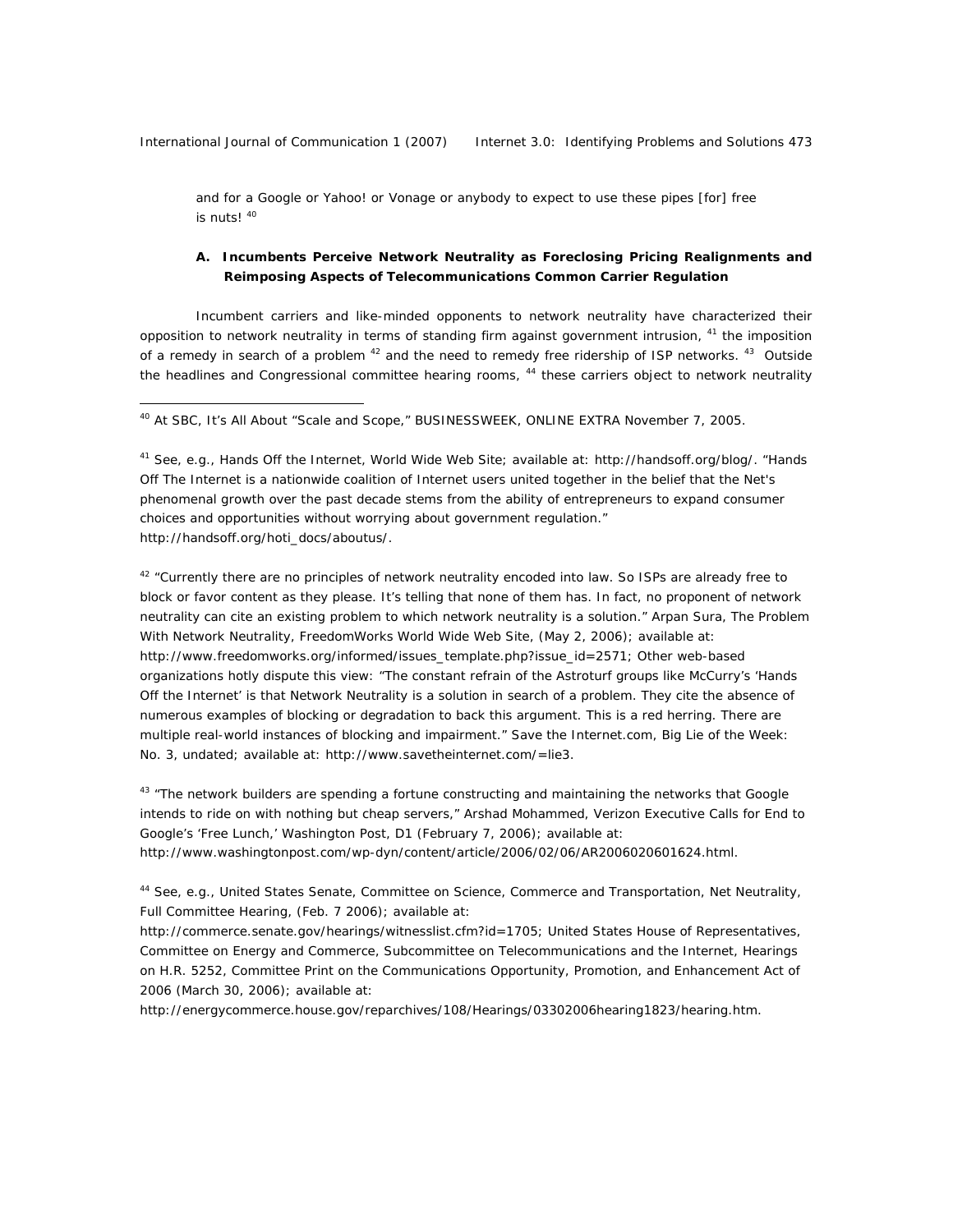on two more practical concerns: 1) it would foreclose pricing and service initiatives that if successful might contribute to the bottom line; and 2) it would resurrect some of the regulatory constraints the carriers thought they had avoided once and for all having won the right to recharacterize most of their infrastructure as providing largely unregulated information services.

#### **1) Network Neutrality as a Constraint on Price Discrimination**

Network neutrality, whether imposed by law or public interest based FCC regulation, can impose direct restrictions on ISP pricing, but not in the grave and broadly restrictive manner as articulated by incumbent carriers. Not all network neutrality advocates object to "access tiering" <sup>45</sup> that constitutes price and QOS discrimination on the end user, demand side. ISPs already offer different subscription rates based of bandwidth and bitrates. Additional differentiation could involve variable service quality, based on the ability to handle peak demand bursts as occurs in peer-to-peer networking, video gaming, delivery of large files and real time streaming of video programming.

Similarly the concept of network neutrality does not foreclose attempts by incumbent carriers to reshape access pricing into a conventional two-sided market where ISPs would demand and receive payments downstream and upstream regardless whether they serve end-users. Under the current pricing arrangement a two sided market <sup>46</sup>already exists for ISPs that can collect an Internet access subscription from end-users for DSL and cable modem access to the Internet cloud <sup>47</sup> and also charge transit fees for small ISPs seeking access to portions of the Internet cloud these small ISPs cannot reach via their own networks.

Ed Whitacre has objected to the one-sided market scenario where AT&T receives subscription payments from end-users, but no additional payments from content generators who "use" AT&T networks without making direct payments to AT&T. Nothing about network neutrality forecloses AT&T from erecting a service so attractive to Google and other heavy users of the Internet as to entice them to opt for premium carriage of their traffic in lieu of the shared routes made available through the peering and transit arrangements secured by the ISPs directly serving these heavy users. For example, Akamai and other network management firms offer clients enhanced Internet traffic routing and content delivery by

 $47$  The Internet cloud refers to the vast array of interconnected networks that make up the Internet and provider users with seamless connectivity to these networks and the content available via these networks.

<sup>45</sup> Net Neutrality: Hearing Before the S. Comm. on Commerce, Science & Transportation, 109th Cong. 5 (2006) (statement of Prof. Lawrence Lessig) [hereinafter Lessig Testimony], available at http://commerce.senate.gov/pdf/lessig-020706.pdf.

<sup>46 &</sup>quot;Two-sided (or more generally multi-sided1) markets are roughly defined as markets in which one or several platforms enable interactions between end-users, and try to get the two (or multiple) sides "on board" by appropriately charging each side. That is, platforms court each side while attempting to make, or at least not lose, money overall." Jean-Charles Rochet and Jean Tirole, *Two-Sided Markets: An Overview* (March 12, 2004); available at: http://faculty.haas.berkeley.edu/hermalin/rochet\_tirole.pdf.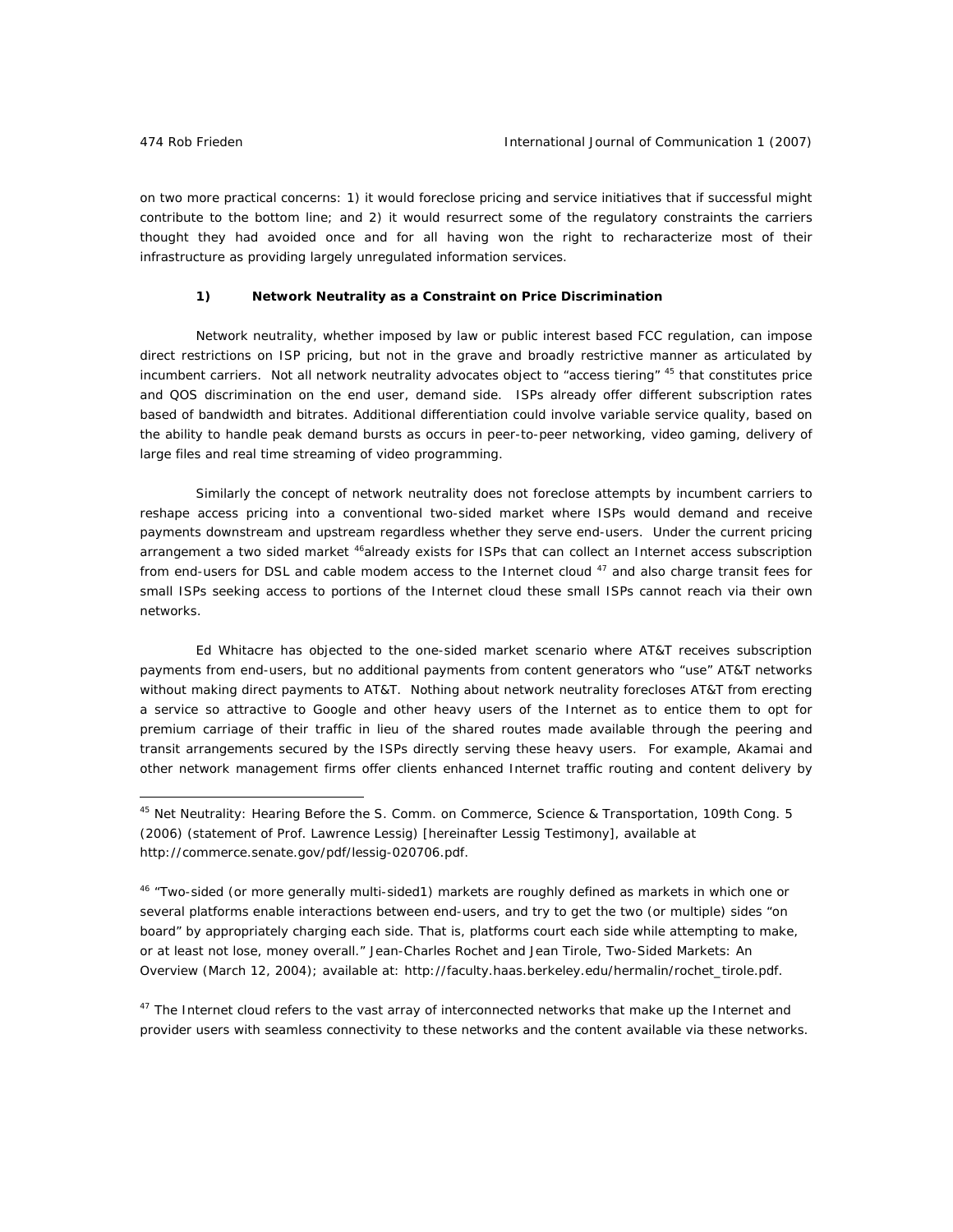offloading traffic from best efforts routing options and onto better than best efforts options. Traffic can reach consumers with greater likelihood of on time delivery and reliability when ISPs and other Internet companies directly manage particular traffic streams with an eye toward reducing the number of routers the traffic has to traverse, avoiding circuitous routing and inserting traffic on the most reliable and least congested networks.

Many universities, along with corporations, government research agencies, and not-for-profit networking organizations, have agreed to achieve this type of outcome by underwriting superior routing through the Internet-2 network, <sup>48</sup> a series of broadband links not regularly available to non investors. Internet-2 has links to and from the plain vanilla Internet, but investors have enhanced the likelihood of reliable and qualitative superior routing by creating a direct or near direct links among investing organizations. The corporate equivalent to this better than best efforts complete link from content source to consumer are virtual private networks and Intranets that carve out a small portion of the overall infrastructure used to provide Internet telecommunications.

Nothing would foreclose AT&T and other incumbent carriers from engineering a superior and complete Internet routing arrangement using the carrier's own facilities, or those of other carriers with which AT&T negotiated a special traffic management and routing agreement. <sup>49</sup> Network neutrality only would foreclose AT&T from punishing Internet users who have declined the managed service option with less than best efforts routing, i.e., deliberately dropping packets, creating artificial network congestion, violating Service Level Agreements <sup>50</sup>and otherwise deteriorating the quality of service provided by network links that AT&T has agreed to make available to other peers and transit customers, including the ISPs directly serving heavy content providers such as Google.

#### **2) Reimposition of Common Carrier Responsibilities**

The incumbent carriers make a valid point that elements of network neutrality would impose regulatory burdens on ISPs that they have avoided outright, or through a reclassification of services by the FCC. Having avoided common carrier regulation, the incumbent carriers assert that a similar form of regulation would impose costly burdens that limit flexibility, stifle innovation and subverts the opportunity for self-regulation via unfettered marketplace forces. Opponents to network neutrality also consider enforcement of the antitrust law a sufficient safeguard that could punish abuses after the fact without the cost and burdens of ex ante regulation.

 $\overline{a}$ 

<sup>48</sup> *See* Internet2 Network, World Wide Web site; available at: http://www.internet2.edu/network/.

<sup>49</sup> *See* Craig McTaggart, *Was The Internet Ever Neutral*?, paper presented at the 34th Research Conference on Communication, Information and Internet Policy, George Mason University School of Law, Arlington, Virginia (rev. Sep. 30, 2006); available at:

http://web.si.umich.edu/tprc/papers/2006/593/mctaggart-tprc06rev.pdf.

<sup>&</sup>lt;sup>50</sup> Service Level Agreements specify network performance commitments typically between ISPs and their customers.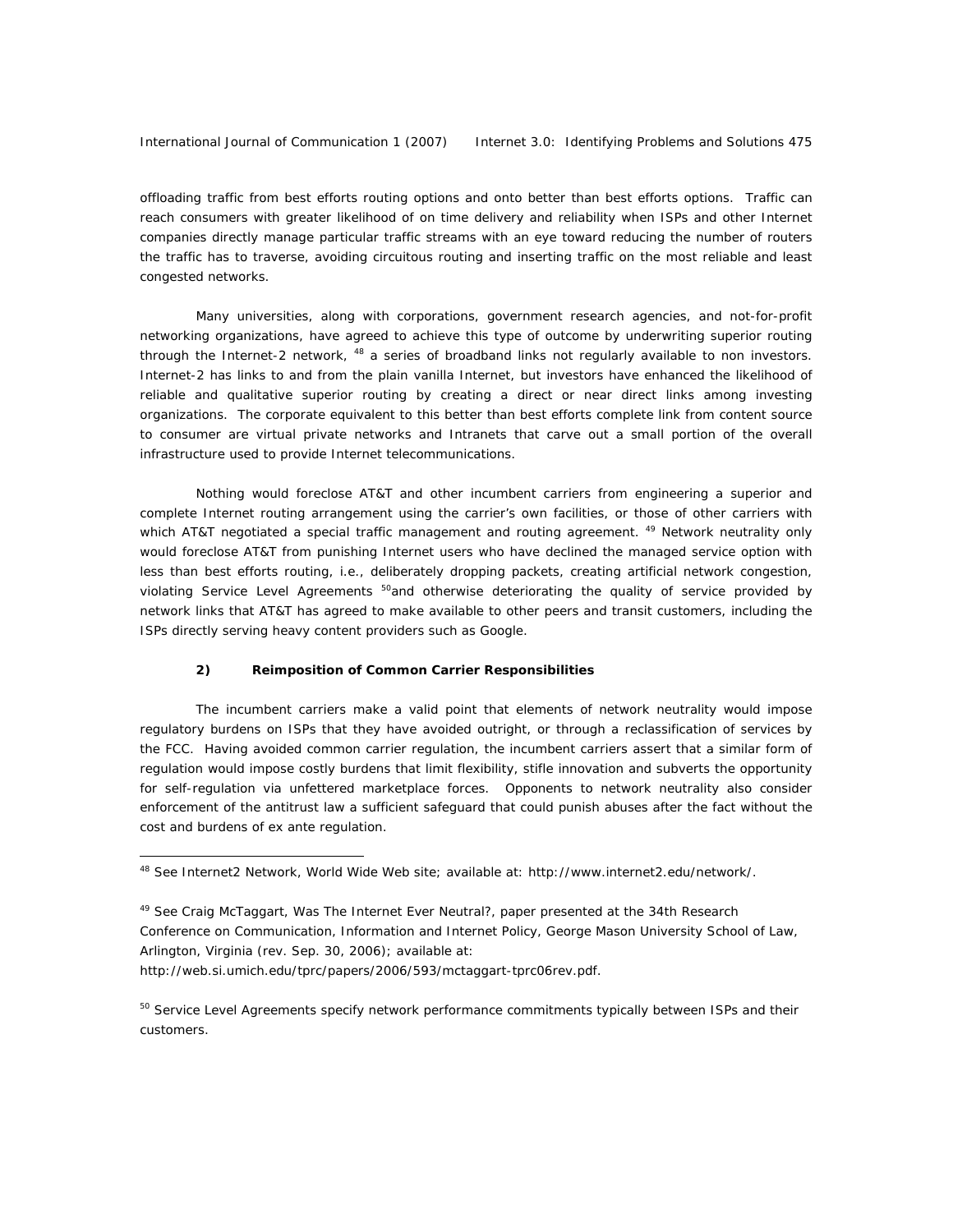While common carrier regulation imposes some degree of constraints that would not otherwise exist, one should examine closely the nature of common carrier restrictions that network neutrality would impose. Not all common carriers face the same level of constraints, and the Telecommunications Act of 1996 provides a method for selective elimination of common carrier burdens when the public interest supports such a reduction. <sup>51</sup> Technically cellular telephone companies still operate under some of the constraints of common carrier regulation,  $52$  but one could hardly say such regulation imposes any significant constraint on pricing and operational flexibility. Indeed cellular carriers have avoided most common carrier restrictions including limitations on erecting "walled garden," preferred access to video and Internet-based content accessible on the screens of handsets used by subscribers.

In other proceedings the FCC has shown that it can and will impose quasi-common carrier responsibilities on non common carriers if the public interest warrants, or Congress requires it. The FCC has required non-common carrier, cable and satellite television companies to carry broadcast television signals as a form of economic and public interest regulation designed to safeguard the continuing viability of broadcast television stations. <sup>53</sup> Recently the FCC has required, non-common carrier VoIP service providers to contribute to universal service funding,<sup>54</sup> to support enhanced 911 emergency access<sup>55</sup> and to

<sup>52</sup> Personal Communications Industry Association's Broadband Personal Communications Services Alliance's Petition for Forbearance For Broadband Personal Communications Services, WT Docket No. 98- 100, Memorandum Opinion and Order and Notice of Proposed Rulemaking, 13 FCC Rcd 16857 (1998); In re Implementation of Sections 3(n) and 332 of the Communications Act, Regulatory Treatment of Mobile Services, Second Report and Order, 9 FCC Rcd. 1411, 1478 (1994). Orloff v. FCC, 352 F.3d 415, 419 (D.C. Cir. 2003) (noting that although the Commission found that the competitiveness of the commercial mobile radio service market justified exempting such carriers from the tariffing requirements of section 203 of the Act, the Commission has nonetheless declined to exempt them from Sections 201 or 202).

<sup>53</sup> *See* Communications Act of 1934, as amended ("Communications Act"), 47 U.S.C. §§ 325, 338-40, 534-35, 543, 548; 47 C.F.R § 76.55-62 (cable must carry); 47 C.F.R. § 76.64 (cable retransmission consent); 47 C.F.R. § 76.66 (DBS signal carriage). Turner Broadcasting System, Inc. v. FCC, 512 U.S. 622, 114 S. Ct. 2445, 129 L.Ed.2d 497 (1994) (Turner-I); Turner Broadcasting System, Inc. v. FCC, 520 U.S. 180 (1997) (Turner II).

<sup>54</sup> Universal Service Contribution Methodology, WC Docket No. 06-122, Report and Order and Notice of Proposed Rulemaking, FCC 06-94, 38 Communications Reg. (P&F) 1013, 2006 WL 1765838 (F.C.C.)(rel. June 27, 2006).

<sup>55</sup> IP-Enabled Services, WC Docket No. 04-36, E911 Requirements for IP-Enabled Service Providers, WC Docket No. 05-196, First Report and Order and Notice of Proposed Rulemaking, 20 FCC Rcd. 10245 (2005). The FCC declined to determine the statutory classification of interconnected VoIP services, but

<sup>51</sup> Communications Act of 1934, as amended, Sec. 10(c), *codified at* 47 U.S.C. §160(c).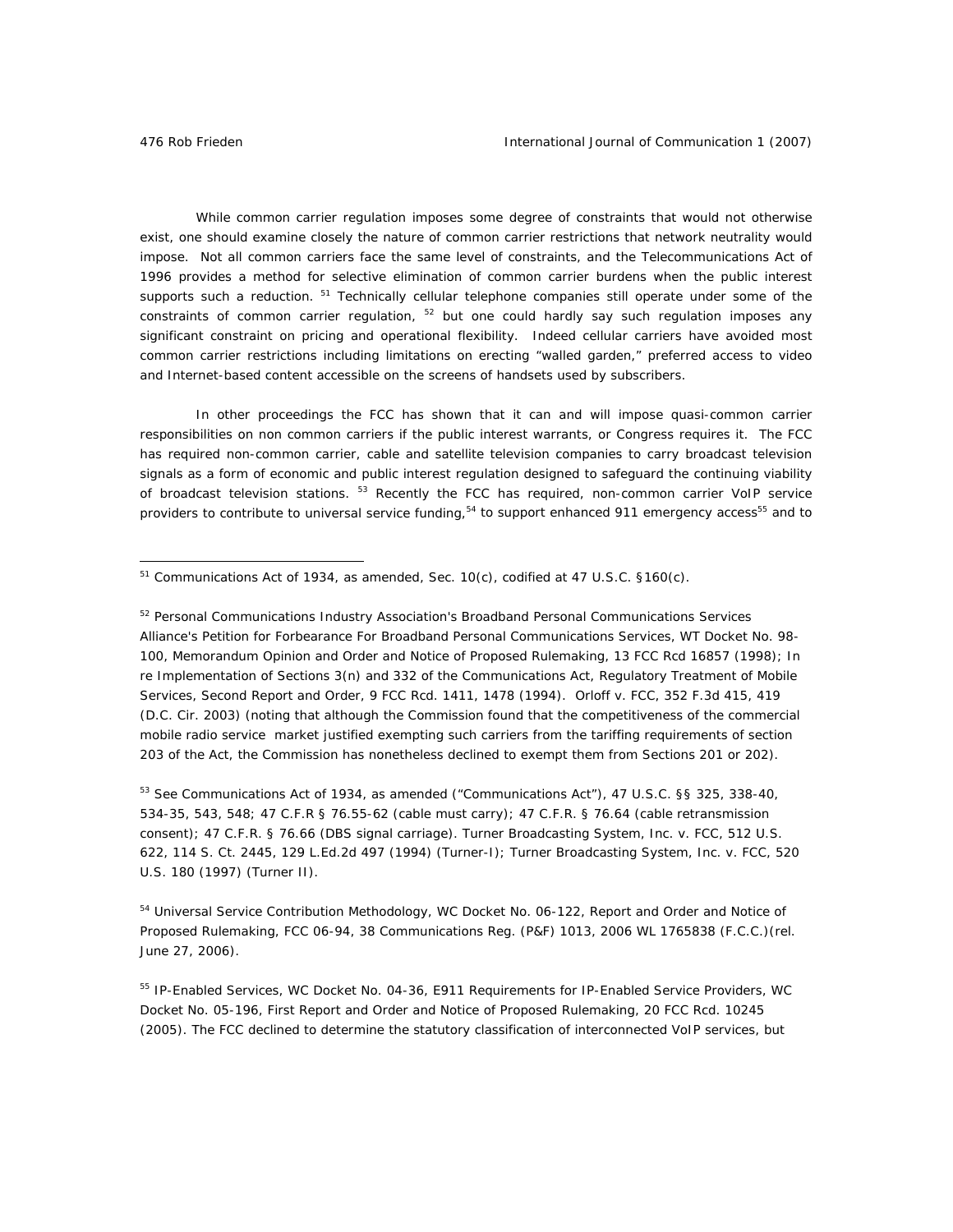International Journal of Communication 1 (2007) Internet 3.0: Identifying Problems and Solutions 477

cooperate with law enforcement officials<sup>56</sup> in much the same way as common carrier regulated telephone companies.

#### **3) Network Neutrality Requirements as Confiscatory and a Taking of Property**

Opponents to network neutrality also claim that network neutrality requirements constitute a "confiscatory" and unlawful "taking" of their property. 57 Having invested in next generation infrastructure at significant expense both incumbent telephone and cable television operators expect to have nearly complete freedom from telecommunications service regulation. However, next generation networks will offer an integrated blend of ICE services, including the functional equivalent of traditionally regulated, legacy voice telephony and cable television.

The incumbent carriers appear ready to make two key arguments that equate regulation going forward as confiscatory: 1) robust facilities-based competition obviates the need for regulation, including common carrier aspects of network neutrality; and 2) commingling and integrating services that use telecommunications for bitstream transmission converts all retail offerings into information services. The incumbents have convinced many legislators and regulators that network neutrality requirements do not make sense in a competitive environment where the Internet serves as single medium for convergent ICE services.

#### a) The True Current State of Broadband Competition

 $\overline{a}$ 

Incumbent carriers, through direct advocacy and advocacy by sponsored researchers, confidently assert that robust competition already exists both inside the Internet cloud and at the first and last mile broadband link from residences and businesses to ISPs. For its part, the FCC has generated glowing

asserted ancillary jurisdiction under Title I of the Act to require interconnected VoIP service providers to supply 911 emergency calling capabilities to their customers.

56 Communications Assistance for Law Enforcement Act and Broadband Access and Services, 20 FCC Rcd. 14,989 (2005), *on partial reconsideration*, 21 FCC Rcd. 5008 (2006).

<sup>57</sup> While reviewing courts have questioned the nature, type and rates of the FCC mandated common carrier interconnection and facilities-leasing requirements, the judiciary has not deemed the requirements confiscatory: "There is no evidence that the decision to adopt TELRIC [i.e., compulsory pricing of local exchange service elements on the basis of quite low Total Element Long Run Incremental Cost] was arbitrary, opportunistic, or undertaken with a confiscatory purpose. Indeed, the indications in the record are very much to the contrary." Verizon Communications, Inc. v. F.C.C., 535 U.S. 467, 472, 122 S. Ct. 1646, 1652 (2002). F.C.C. v. Florida Power Corp., 480 U.S. 245, 107 S. Ct. 1107 (1987) (rate set by the FCC was not confiscatory and thus did not amount to an unconstitutional taking).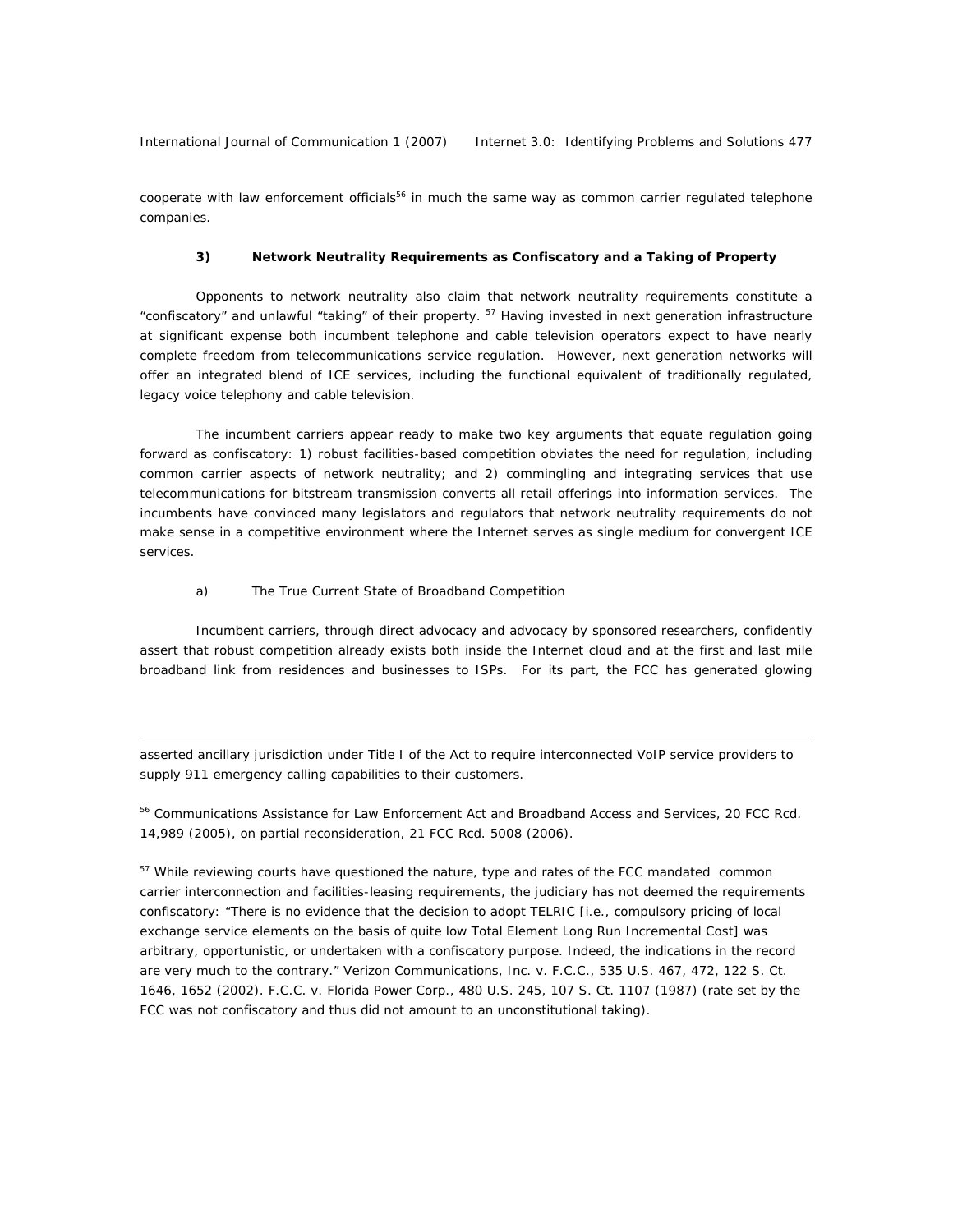endorsements of this assumption based on statistical compilations, <sup>58</sup> no doubt influenced by its appreciation for the political and public relations dividends in compiling positive results. On the other hand other less partisan calculations show the U.S. significantly behind in terms of overall market penetration, competitiveness and cost, even as compared to nations that have unfavorable geographical and demographic characteristics.<sup>59</sup>

The FCC has deliberately overstated broadband penetration progress by using an overly generous and unrealistic definition of what qualifies as broadband service  $60$  and by using zip codes as the primary geographic unit of measure. <sup>61</sup>Additionally the FCC includes as competition services lacking any true crosselasticity with other services based on substantial price differences. More credible calculations by the International Telecommunication Union and the Organization for Economic Cooperation and Development

[http://www.oecd.org/document/9/0,2340,en\\_2649\\_34225\\_37529673\\_1\\_1\\_1\\_1,00.html#Data2005;](http://www.oecd.org/document/9/0,2340,en_2649_34225_37529673_1_1_1_1,00.html#Data2005)  The International Telecommunication Union ranked the United States 15<sup>th</sup> in the world in terms of broadband penetration per 100 inhabitants as of 1 January 2006. International Telecommunication Union, Strategy and Policy Unit Newslog - ITU Broadband Statistics for 1 January 2006; available at: [http://www.itu.int/osg/spu/newslog/CategoryView,category,Broadband.aspx;](http://www.itu.int/osg/spu/newslog/CategoryView,category,Broadband.aspx) The ITU's broader benchmarking of the most important indicators for measuring a nation's capability to promote information and communications technologies and the "Information Society" ranked the United States  $21^{st}$  in the world. International Telecommunication Union, Digital Opportunity Index (using 2005 statistics); available at http://www.itu.int/osg/spu/statistics/DOI/index.phtml.

 $60$  "We use the term 'high-speed' to describe services that provide the subscriber with transmissions at a speed in excess of 200 kilobits per second (kbps) in at least one direction. 'Advanced services,' which provide the subscriber with transmission speeds in excess of 200 kbps in each direction, are a subset of high-speed services." Federal Communications Commission, *High-Speed Services for Internet Access: Status as of June 30, 2006*, 1, n. 1[hereinafter cited as FCC High Speed Internet Access Statistics].

 $61$  "The Commission's data collection program requires providers to list the ZIP Codes in which the provider has at least one high-speed connection in service to an end-user . . . ." *High-Speed Services for Internet Access: Status as of June 30, 2006* at 3. "No consideration is given to the price, speed or availability of connections across the ZIP code." S. Derek Turner, *Broadband Reality Check-The FCC Ignores America's Digital Divide* (2005); available at: http://www.freepress.net/docs/broadband\_report.pdf.

<sup>58</sup> Federal Communications Commission, Industry Analysis and Technology Division Wireline Competition Bureau, *High-Speed Services for Internet Access: Status as of June 30, 2006* (Jan. 2007); available at: http://hraunfoss.fcc.gov/edocs\_public/attachmatch/DOC-270128A1.doc.

<sup>&</sup>lt;sup>59</sup> The Organization for Economic Cooperation and Develop reports that the United States ranked 12<sup>th</sup> in broadband penetration as of June 2006. *OECD Broadband Statistics to June 2006* available at: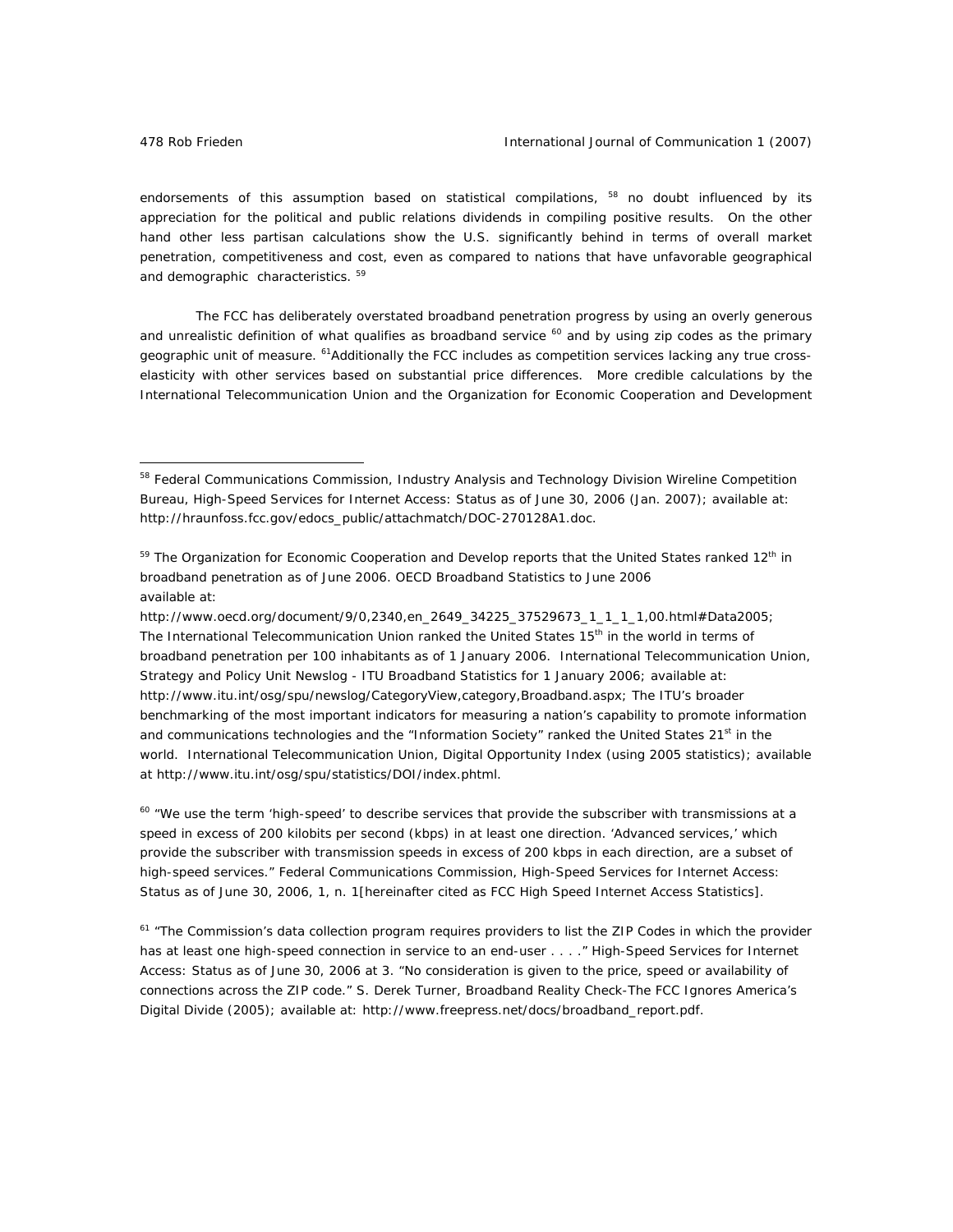show the U.S. well behind many nations both in terms of broadband market penetration, e.g., subscribers per one hundred inhabitants and expense, e.g., cost per kilobit. <sup>62</sup>

A fair-minded assessment of broadband competition in the United States shows a mixed bag. It appears that ISP competition inside the Internet cloud remains robust. Instances where one ISP has threatened to "de-peer"  $^{63}$  with another have not resulted in long term service outages,  $^{64}$  nor have any smaller ISPs declared an inability to cobble together all the transiting agreements needed to access the entire Internet cloud.

However, the state of competition for first and last mile access to competing ISPs is far less robust. Even the FCC's own statistics acknowledges that incumbent telephone and cable television companies provide the vast majority of all broadband services. <sup>65</sup> But rather than acknowledge that a

http://www.niemanwatchdog.org/index.cfm?fuseaction=ask\_this.view&askthisid=186.

 $\overline{a}$ 

 $63$  De-peering refers to the discontinuation of a zero cost interconnection agreement typically based on the determination that traffic flows are not symmetrical.

<sup>64</sup> *See, e.g.*, Stacy Cowley, Level 3, Cogent resolve peering spat, renew deal, NETWORK WORLD (Oct. 28, 2005); available at: http://www.networkworld.com/edge/news/2005/102805-cogent-level3.html.

 $<sup>65</sup>$  "Of the 64.6 million total high-speed lines, 44.1% were cable modem, 34.9% were ADSL, 1.5% were</sup> symmetric DSL (SDSL) or traditional wireline, 1.1% were fiber to the end-user premises, and 18.4% used other technologies." FCC High Speed Internet Access Statistics at 2. "Of the 50.4 million lines which were faster than 200 kbps in *both* directions, 55.9% were cable modem, 36.3% were ADSL, 1.9% were SDSL or traditional wireline, 1.4% were fiber to the end-user premises, and 4.5% used other technologies." *Id*. at 3. Of the 45.9 million lines serving residential subscribers, "cable modem represented 59.9% while

<sup>&</sup>lt;sup>62</sup> "The price of bandwidth in September 2005 varies greatly across the OECD with prices ranging from USD 0.29 (PPP) per Mbit/s in Japan to over USD 150 (PPP) from several operators in the OECD . . . It seems that the level of competition in the market is a much stronger determinant of price than the underlying technology. Japanese, French and Korean broadband connections are the least expensive per Mbit/s for cable, ADSL and fibre." Organization for Economic Co-Operation and Development, Directorate for Science, Technology and Industry, Committee for Information, Computer and Communications Policy, Working Party on Telecommunication and Information Services Policies, *Multiple Play: Pricing and Policy Trends*, DSTI/ICCP/TISP(2005)12/FINAL 24 (April 7, 2006); *see* Figure 8. Broadband prices per Mbit/s, top 15 firms, by technology, September 2005, USD/PPP; *id*. at 24; available at: http://www.oecd.org/dataoecd/47/32/36546318.pdf.

<sup>&</sup>quot;[ISPs in] South Korea and Japan . . . routinely offer 100 Mbps connections in both directions, uploading and downloading, for around \$40 per month. But in the United States, the best connections top out at 1/3 this speed and cost 400% more—and very few places even have access to the new fiber-optic services being offered." Bruce Kushnick, Where's that broadband fiber-optic access? Nieman Watch Dog, Ask This (March 14, 2006); available at: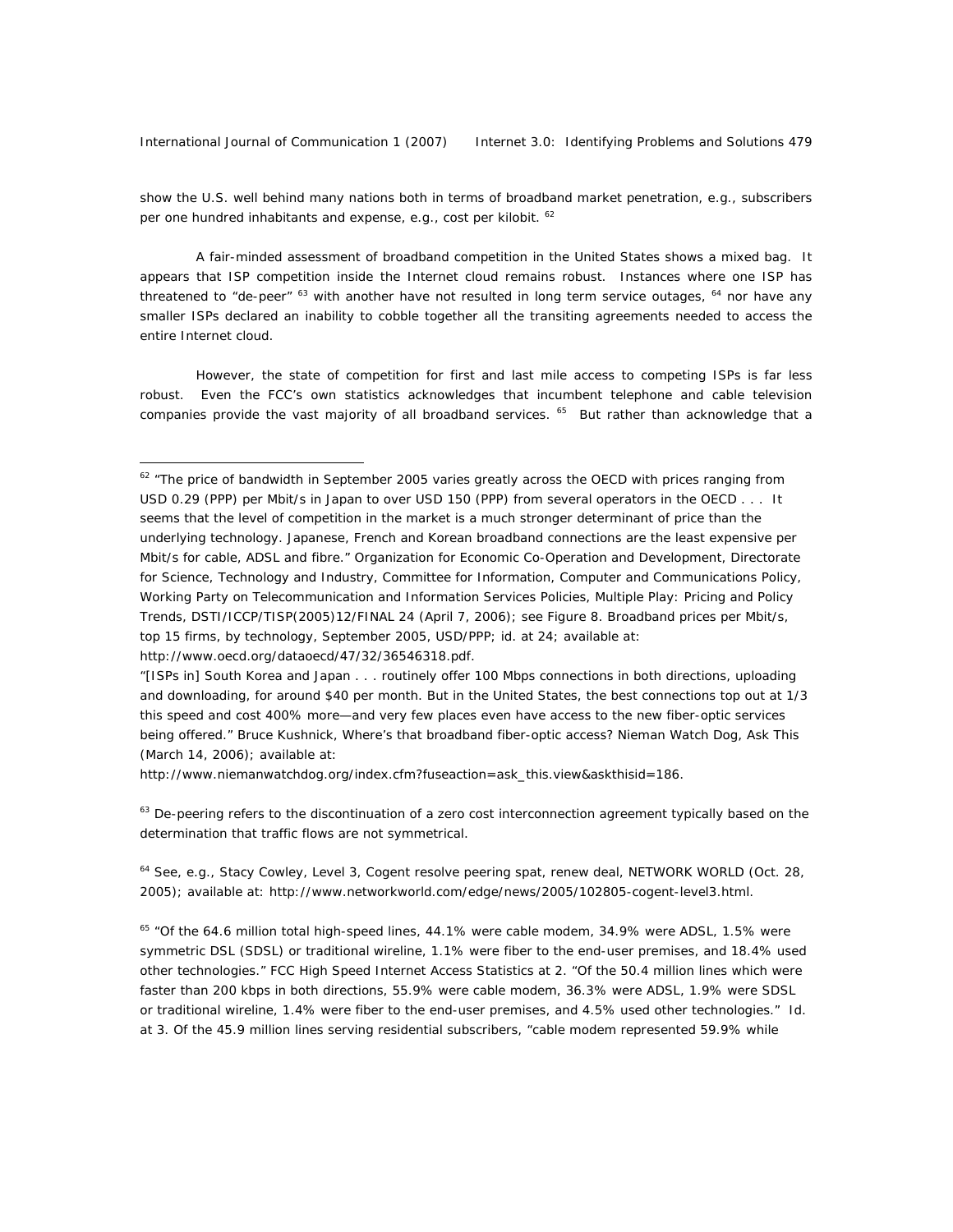duopoly exists in most parts of the United States, the FCC pads the number of available broadband services providers in a manner that promotes the inference that widespread and robust competition exists based on the promise of new technologies, such as broadband over power lines <sup>66</sup> and Wi-Max, <sup>67</sup> the existence of at least one subscriber throughout the geographical area represented by a ZIP code and the availability of satellite and terrestrial wireless options, albeit at prices significantly higher than wireline cable and DSL options. The Commission uses an unrealistically low bitrate of 200 kilobits to define broadband service. It makes no distinction between a facilities-based operator and one that resells the services of the two primary facilities-based carriers. The Commission includes operators whose services might be available only within a small portion of a wide geographical area defined by zip codes. Additionally, the Commission includes broadband services, such as that offered by satellite and terrestrial wireless operators, that offer comparatively slower services as far higher prices thereby making these options unlikely competitors with limited attractiveness for users in fixed location having cheaper options available, e.g., DSL and cable modem service.

b) The Information Service Classification "Safe Harbor"

Incumbent telephone companies led a successful campaign to have the FCC deem as information services the broadband first and last mile links to the Internet cloud, viz. DSL and cable modem access. Having classified Internet access as an information service, the FCC will have to resort to clever and probably unsustainable semantic maneuvering to classify as a telecommunications service any software

35.8% were ADSL, 0.2% were SDSL or traditional wireline, 1.0% were fiber to the end-user premises, and 3.2% used other technologies." *Id*. at 3.

<sup>66</sup> "[W]e find that resolving the narrow classification issues of BPL-enabled Internet access service immediately will promote the deployment of BPL technology and the proliferation of this nascent service. Perhaps more importantly, we find that saddling this service with conditions that do not apply to other competing forms of broadband Internet access services would create a regulatory disparity antithetical to our creation of a level playing field for all modes of this service." United Power Line Councils Petition For Declaratory Ruling Regarding the Classification of Broadband Over Power Line Internet Access Service as an Information Service, WC 06-10, Memorandum Opinion and Order, FCC 06-165, 2006 WL 3207080 (F.C.C.) (rel. Nov. 7, 2006)(deeming BPL an information service and a competitive alternative to other wireline Internet access technologies).

 $67$  "WiMAX (World Interoperability for Microwave Access, Inc.) is a wireless broadband technology based on the IEEE 802.16 standard, which supports delivery of last mile wireless broadband access as an alternative to cable and DSL. WiMAX can support fixed and nomadic, as well as portable and mobile wireless broadband applications without the need for direct line-of-sight with a base station." Consolidated Request of the WCS Coalition for Limited Waiver of Construction Deadline for 132 WCS Licenses, WT 06- 102, DA 06-2461, Order 2006 WL 3491617 (F.C.C), n.56 (rel Dec. 1, 2006); (*citing* WiMAX Forum White Paper, Third Plugfest -- Sophia Antipolis at 4 (Mar. 2006).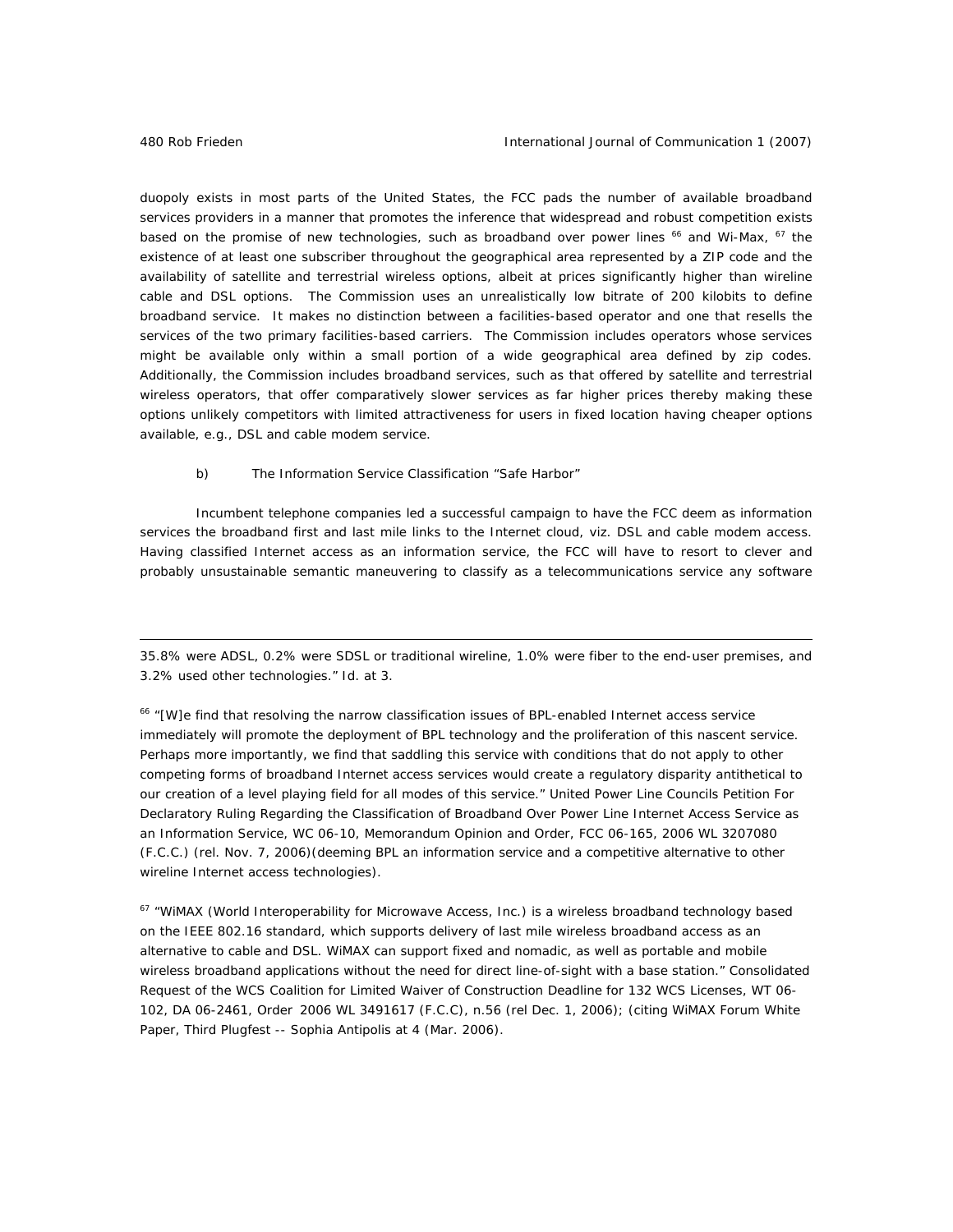application, riding on top <sup>68</sup>of the information service classified bitstream transmission functionality.<sup>69</sup> If this scenario plays out the FCC would have to extend its information service classification to other services made available to end-users on a retail basis via information service classified DSL and cable modem links, including VoIP and IPTV. These services compete with and constitute the functional equivalent of

<sup>68</sup> The FCC uses telecommunications service and information service definitions to establish regulatory classifications, without considering the several layers of functionality involved. For example companies supplying software, which can be installed for use when initiating an Internet session, properly avoid FCC regulation. Likewise the FCC can avoid having to regulate the protocols and standards establishing standard operating procedures for switching, routing and managing Internet traffic. *See, e.g.*, United States Senate, Committee on Commerce, Science and Transportation, Prepared Statement of Vinton G. Cerf, Vice President and Chief Internet Evangelist, Google, Inc. available at:

http://commerce.senate.gov/hearings/testimony.cfm?id=1705&wit\_id=4958. "The Internet's open, neutral architecture has proven to be an enormous engine for market innovation, economic growth, social discourse, and the free flow of ideas. The remarkable success of the Internet can be traced to a few simple network principles—end-to-end design, layered architecture, and open standards—which together give consumers choice and control over their online activities."

 $69$  While the FCC also exempts bitstream transmitting carriers from regulation, in light of the information service classification, the Commission could opt to examine separately the different layers combined to support the delivery of a service, such as VoIP. For background on a revised regulatory regime that applies different degrees of government oversight based on the scope of competition in each layer of service that blends telecommunications packet delivery with intelligent networking, software applications and content *see* Richard S. Whitt, *A Horizontal Leap Forward: Formulating A New Communications Public Policy Framework Based on the Network Layers Model*, 56 FED. COMM. L.J. 587 (May, 2004); Yochai Benkler, *From Consumers to Users: Shifting the Deeper Structures of Regulation Toward Sustainable Commons and User Access*, 52 FED. COMM. L.J. 561 (2000); Scott Marcus, *The Potential Relevance to the United States of the European Union's Newly Adopted Regulatory Framework for Telecommunications*, Federal Communications Commission, Office of Plans and Policy Working Paper Series No. 36 (July, 2002); available at: http://www.fcc.gov/osp/workingp.html; Douglas Sicker, *Further Defining a Layered Model for Telecommunications Policy* (2002); unpublished paper available at:

http://intel.si.umich.edu/tprc/papers/2002/95/LayeredTelecomPolicy.pdf; Kevin Werbach, *A Layers Model for Internet Policy*, 1 J. TELECOM. & HIGH TECH. L., 37 (2002); John T. Nakahata, *Regulating Information Platforms: The Challenge of Rewriting Regulation From the Bottom Up*, 1 J. ON TELECOM. & HIGH TECH. L., 95 (2002); Phillip J. Weiser, *Law and Information Platforms*, J. ON TELECOM. & HIGH TECH. L., 1 (2002); Craig McTaggert, *A Layered Approach to Internet Legal Analysis* (Dec. 21, 2002); available at http://www.innovationlaw.org/cm/ilg2002/reading/layered1.pdf; Robert Cannon, *The Legacy of the Federal Communications Commission's Computer Inquiries*, 55 FED. COMM. L.J. 167 (2003); Rob Frieden, *Adjusting the Horizontal and Vertical in Telecommunications Regulation: A Comparison of the Traditional and a New Layered Approach*, 55 FED. COMM. L.J. 207 (2003).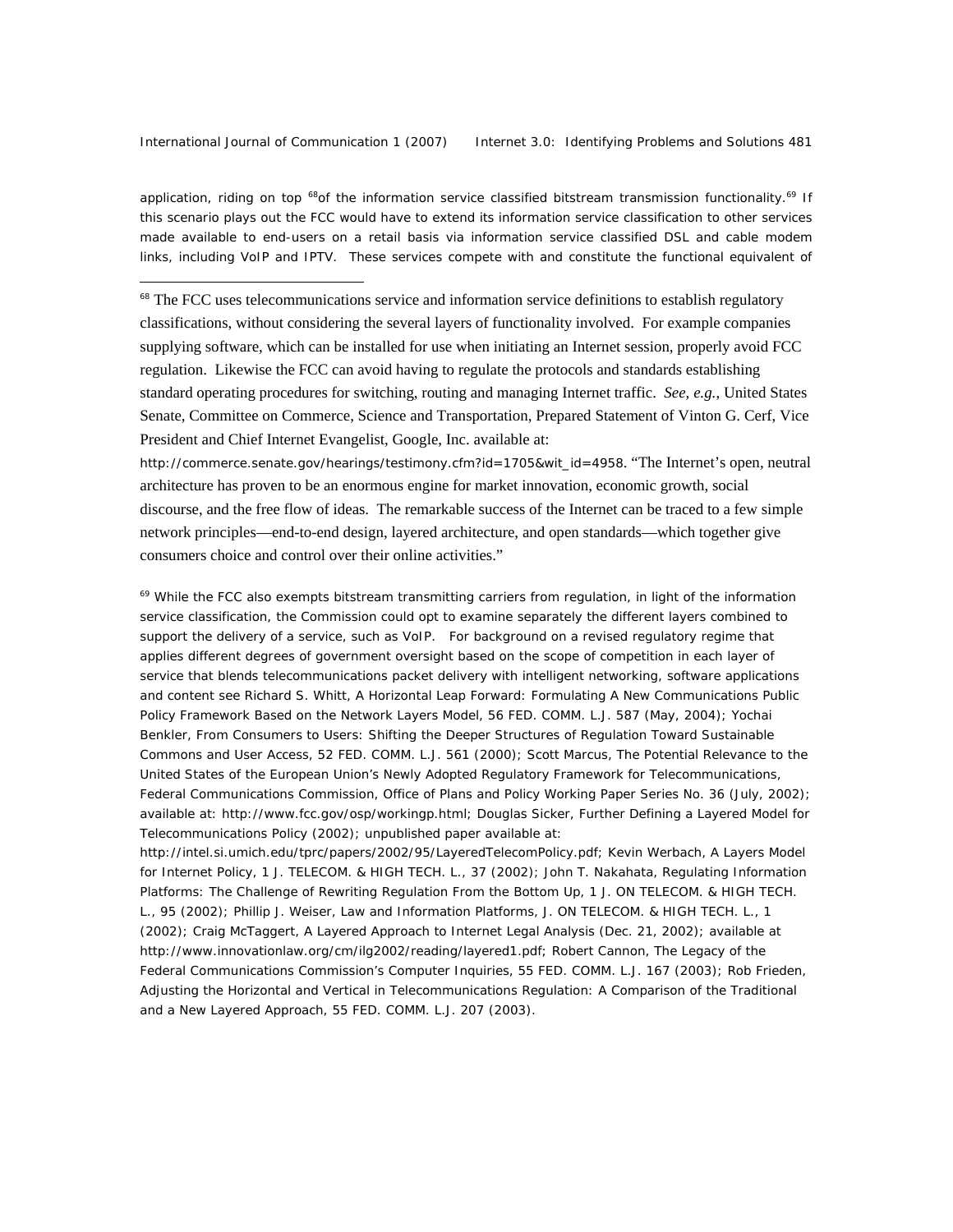legacy services heretofore subject to regulation, common carriage telecommunications service regulation for voice telephony and cable television regulation. If the information service classification extends vertically up to software applications, then the FCC will have created a deregulated safe harbor for just about any ICE service carried via DSL and cable modem links, regardless of its functional equivalency with legacy, regulated services.

The FCC already has begun to realize the quandary it has created for itself by fashioning such an elastic and expanding safe harbor. Now bereft of Title II jurisdiction, the Commission has resorted to Title I of the Communications Act, as amended, to retain an "ancillary" regulatory hook if and when necessary. The Commission already has applied this exception to the information service regulatory safe harbor by requiring VoIP service providers to contribute to universal telephone service funding, to make available emergency 911 access available and to cooperate with law enforcement officials. The Commission has rationalized its imposition of quasi-common carrier, telecommunications service regulation by invoking broad notions of the public interest, by making a distinction between how different laws define telecommunications  $70$  and by making a questionable differentiation between the use of telecommunications to transport bits corresponding to an information service and the use of telecommunications to transport bits corresponding to retail telecommunications services.<sup>71</sup>

The FCC may yet again face close judicial scrutiny and reversal for creating a regulatory safe harbor only to chip away at it. First, the Commission may have overly stretched its general public interest mandate under Title I of the Communications Act. Second, the Commission may not persuade reviewing courts that ancillary jurisdiction, under Title I, as opposed to conventional telecommunications service jurisdiction, under Title II, should apply to VoIP, particularly in light of the Commission's selective imposition of telephone company regulations on VoIP service providers. Third, the Commission's telecommunications versus telecommunications service distinction, may not pass muster with reviewing

 $70$  Section 102(8)(B)(ii) of the Communications Assistance For Law Enforcement Act, PL 103-414, 108 Stat 4279 (October 25, 1994), *codified at* 47 U.S.C. § 1001(8)(B)(ii) defines a "telecommunications carrier" as "a person or entity engaged in providing wire or electronic communication switching or transmission service to the extent that the Commission finds that such service is a replacement for a substantial portion of the local telephone exchange service and that it is in the public interest to deem such a person or entity to be a telecommunications carrier for purposes of this title." The FCC has interpreted this section as requiring the Commission "to deem certain service providers to be telecommunications carriers for CALEA purposes even when those providers are not telecommunications carriers under the Communications Act of 1934, as amended." Communications Assistance for Law Enforcement Act and Broadband Access and Services, ET Docket No. 04-295, First Report and Order and Further Notice of Proposed Rulemaking, 20 FCC Rcd. 14989, 14993 (2005).

<sup>71</sup> *See* Rob Frieden, What Do Pizza Delivery and Information Services Have in Common? Lessons From Recent Judicial and Regulatory Struggles with Convergence, 32 RUTGERS COMPUTER AND TECHNOLOGY LAW JOURNAL, No. 2, 247-296 (2006).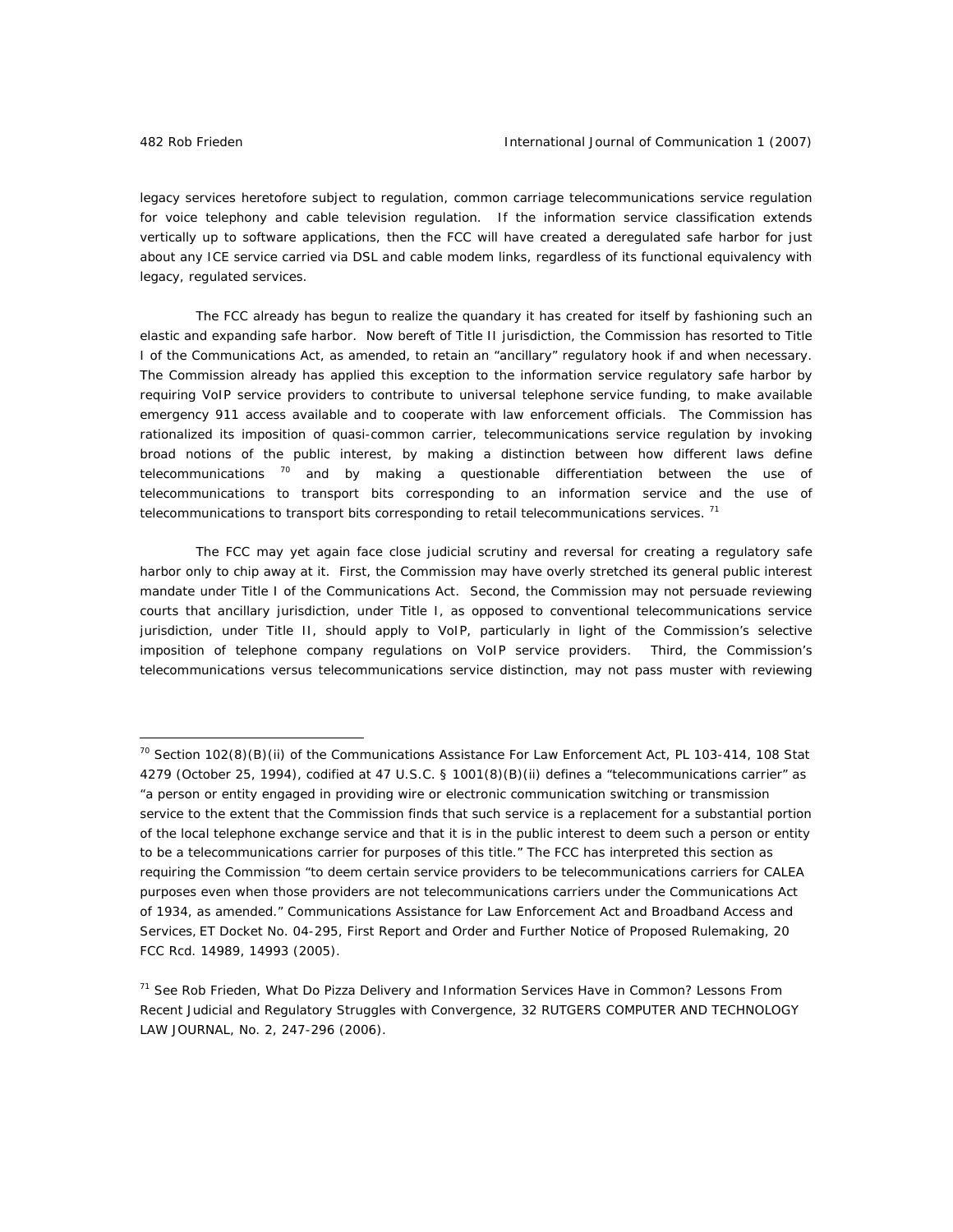courts in light of the fact that telecommunications bitstream delivery occurs in the very same way for both telecommunications services and information services.<sup>72</sup>

#### **B. Calibrating Carrier Rights and Responsibilities**

 $\overline{a}$ 

 Common carriers historically incur both responsibilities and special opportunities, e.g., rights of way access to federal, state, municipal and private property for little if any payment. <sup>73</sup> So too have the telephone and cable television companies that now complain that regulation confiscates their property. It comes across as disingenuous for both telephone and cable television companies to rationalize the right to extend legacy privileges, acquired during their regulated years, to convergent ICE services, many or all of which qualify for the information service safe harbor.

Currently cable television operators and telephone companies can leverage preexisting rights or way or secure new rights of way based on their former, or existing, but possibly now temporary, regulated status. There appears to be no distinction in terms of the scope of rights of way access available to carriers operating in their legacy, regulated mode and the very same carriers providing a larger array of services, some or all of which falling outside legacy regulators' jurisdiction.<sup>74</sup> For example, cable television operators regularly install equipment, including large above ground pedestals, without any payment to the property owner, so that the operators can offer triple play services regardless of whether the land owner wants these new services and without regard to the limited scope of services the carrier first offered as the basis for securing the rights of way initially. Similarly telephone companies continue to install new or

 $<sup>73</sup>$  For example, the Telecommunications Act of 1996, as amended, specified the right of wireless</sup> telecommunications service providers to secure rights of way and tower siting access to federally owned property. Telecommunications Act of 1996, P.L. 104-104, 110 Stat. 56 (1996), Sec. 734(c) (2006), *codified at* 47 U.S.C. §332(c)(7). Generally a telecommunications service provider can secure nondiscriminatory access to the poles, ducts, conduits, and rights-of-way owned or controlled by another telecommunications service provider. 47 U.S.C. §224.

 $74$  The Supreme Court has endorsed this leveraging of access rights. In National Cable & Telecommunications Association, Inc., v. Gulf Power Co., 534 U.S. 327, 122 S. Ct. 782 (2002) the Supreme ruled that cable television companies have the same legal right to access and attach wires to poles owned and operated by other utilities regardless of which such pole attachments are used to provide regulated video or unregulated broadband services.

<sup>72</sup> In National Cable & Telecommunications Association v. Brand X Internet Services, 125 S. Ct. 2688 (2005) the Supreme Court affirmed the FCC's regulatory distinction between telecommunications and telecommunications services primarily on procedural grounds that favor judicial deference to expert regulatory agency decision making articulated by the Court in Chevron U.S. A. Inc. v. Natural Resources Defense Council, Inc., 467 U.S. 837, 104 S. Ct. 2778 (1984). *See also* Rob Frieden, *What Do Pizza Delivery and Information Services Have in Common? Lessons From Recent Judicial and Regulatory Struggles with Convergence*, 32 RUTGERS COMP. & TECH. L.J., No. 2, 247, 258(2006).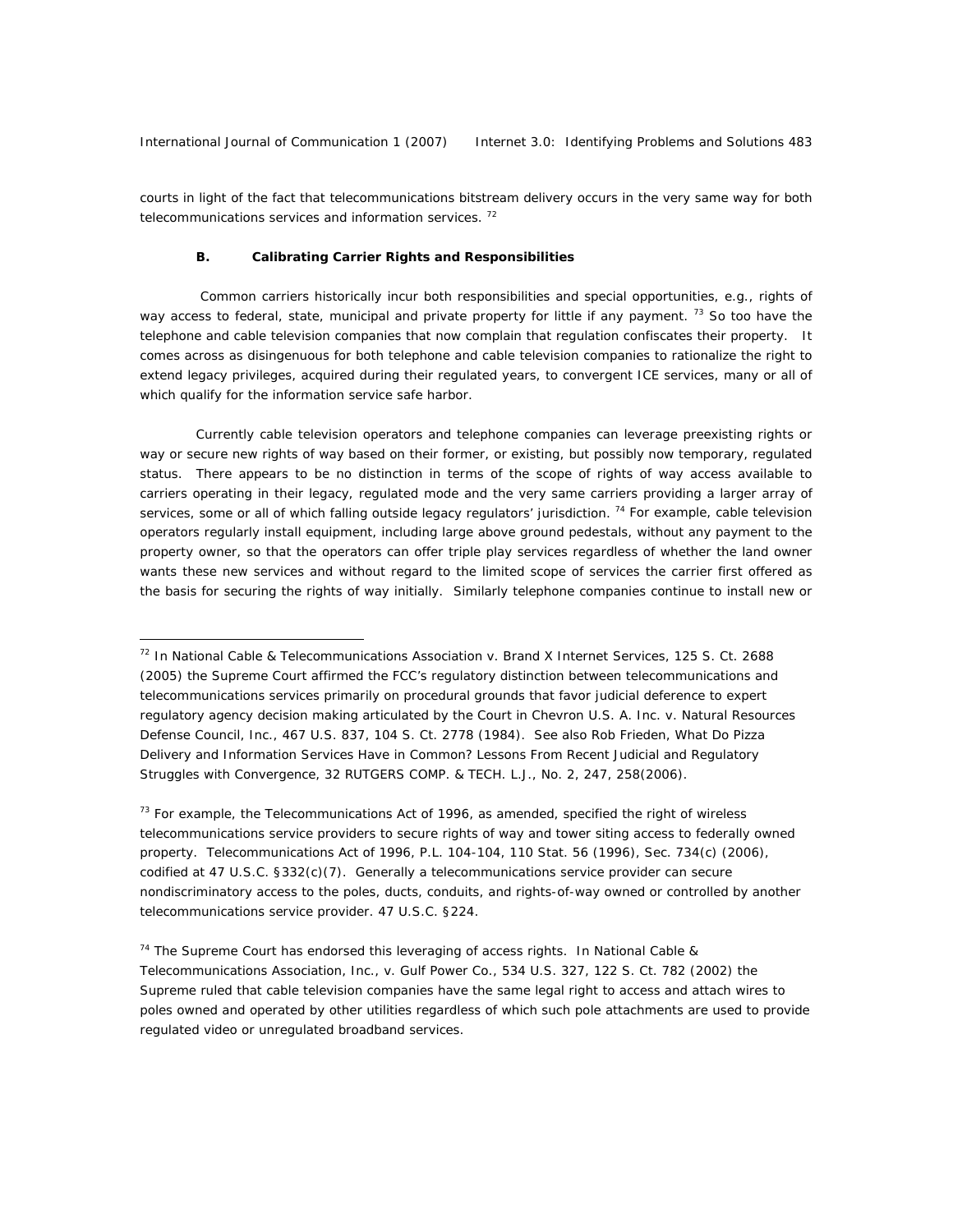replacement lines on private property without having to pay land owners, based on preexisting rights of way granted to the companies in their capacity as telecommunications service providers.

For so long as incumbent carriers continue to exploit the privileges conferred upon them in their capacity as regulated operators, these carriers should continue to accept limited quasi-common carrier responsibilities. For example, the broadcast television channel "must carry" obligations of cable television operators do not evaporate simply because telephone companies may offer competing video program delivery services, or that cable television operators now can use existing copper, a blend of copper and fiber optics cables, or a completely fiber optic medium to provide both cable television video programming, IPTV, telephony, Internet access and other telecommunications or information services. Likewise, the responsibilities applied to incumbent telephone companies operating the only telecommunication wire into homes did not evaporate simply because a second wire became available, or the fact that the telephone company now can use existing or new media to provide telecommunications and information services.

#### **II. The Response: Established Ground Rules Plus Enforcement**

Network neutrality advocates have both well placed apprehension and a misguided sense of what ISPs owe the public and their customers. ISPs do not operate in a transparent and fully competitive marketplace in light of nondisclosure agreements that shield interconnection agreements from scrutiny and still limited broadband competition at end-user premises. Absent transparency and competition, network neutrality advocates have every reason to suspect large ISPs of leveraging their Tier-1 status to favor affiliates and preferred content suppliers, to punish unaffiliated content suppliers that have rejected premium service options and to block, degrade or generate artificial congestion for non-premium routing services. Users of ISP bitstream transmission and routing services cannot readily determine whether any particular ISP has acted on its incentives to tilt the competitive playing field and to play favorites, primarily because any complete end-to-end routing involves several ISPs and delays for any particular segment may result from a number of legitimate factors.

#### **A. Justified Apprehension**

 $\overline{a}$ 

Network neutrality advocates primarily have only anecdotal information of intentional efforts to delay, block and drop packets.<sup>75</sup> The FCC has intervened in only one instance involving a telephone

<sup>75</sup> *See, e.g.*, SavetheInternet.com, How does this threat to Internet freedom affect you? available at: http://www.savetheinternet.com/=threat (claiming blocked access by Canadian incumbent telephone company to a Web site sympathetic to the Telecommunications Workers Union during a contentious labor dispute; intentional degradation of competing VoIP service by Shaw, a major Canadian cable, internet, and telephone service company and blocked emails that mentioned www.dearaol.com -- an advocacy campaign opposing an attempt by AOL-Time Warner's to secure payment from e-mail senders).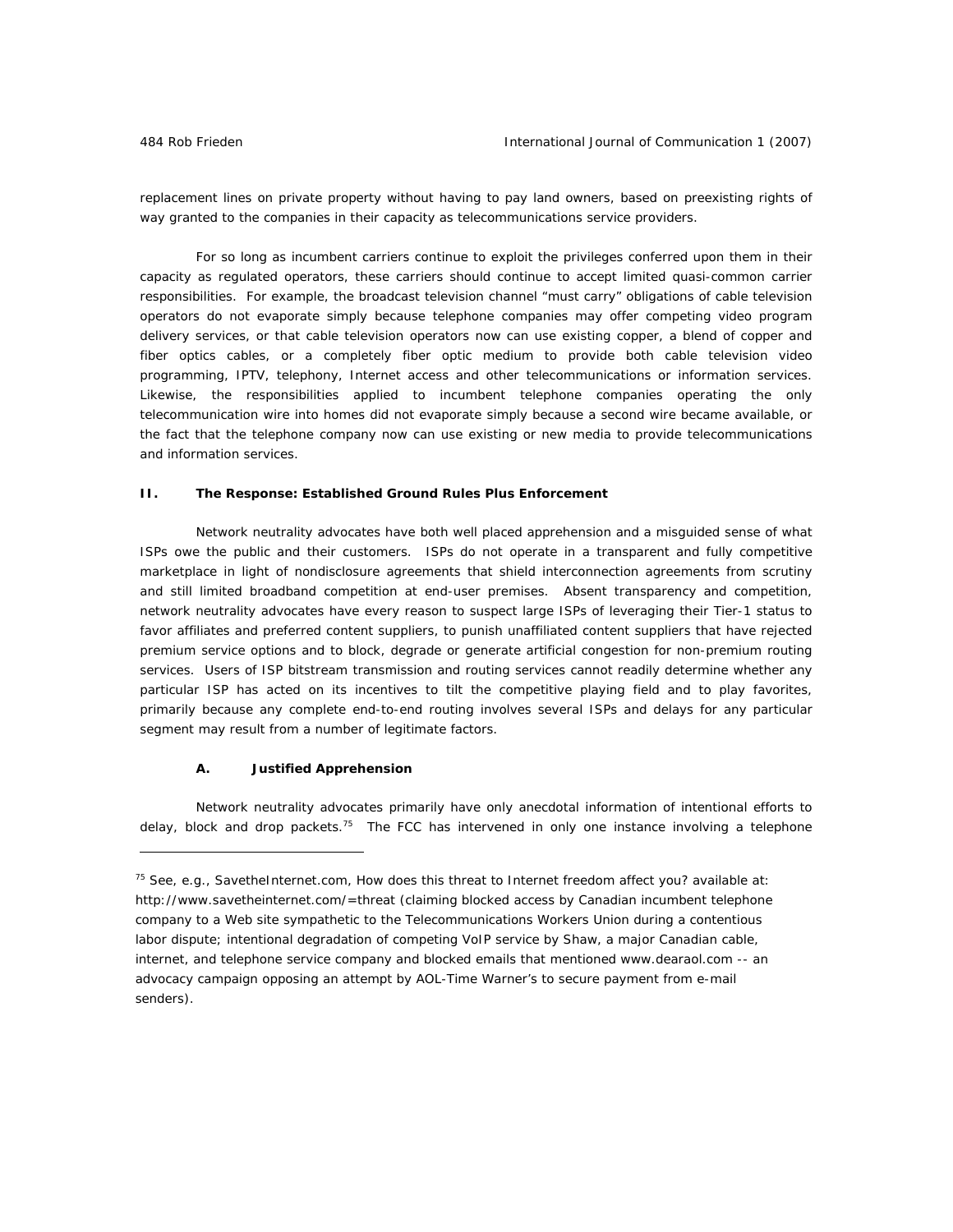company's refusal to terminate VoIP traffic.<sup>76</sup> The Commission secured an agreement by Madison River Communications to resume the proper delivery of such traffic, in light of the company's status as a telecommunications service provider legally obligated to perform traditional common carrier duties. Had Madison River Communications operated as an ISP providing Internet access, the FCC might not have responded in a timely manner, if at all, based on the view that the Commission lacked jurisdiction to compel ISPs to interconnect with anyone.

ISPs' incentive and apparent desire to differentiate service, the costly and widespread opposition to network neutrality and the provocative assertions of incumbent carrier senior managers point to a keen interest in pursuing network tiering. The often-cited Madison River case may offer little evidence that Internet content and service providers regularly risk unfair price and quality of service discrimination, or worst yet absolute blockage. However, it does support apprehension that an enforcement mechanism does not exist when an ISP and not a telephone company common carrier engages in unreasonable discrimination, or absolute blockage. The FCC could threaten an investigation with the prospect of enforcement sanction only because the offending traffic blocker had an affirmative duty to accept traffic and deliver it to the final destination.

ISPs as non common carriers, not subject to Title II of the Communications Act, have no absolute obligation to accept and deliver VoIP traffic. Indeed ISPs have every incentive to favor their own VoIP service, or to block any VoIP traffic to enhance the likelihood that telephony traffic will trigger higher termination charges as has traditionally been the case when local exchange carriers originate and terminate voice traffic.  $^{77}$  In other words, an ISP receiving VoIP traffic has every incentive to act in the very same manner as the Madison River telephone company. Should an ISP block VoIP traffic the FCC would not have Title II as an ironclad legal basis for mandating interconnection. Instead the FCC could defer to an ISP's decision whether to accept VoIP traffic, or the Commission might invoke its general Title I jurisdiction to mandate interconnection on public interest grounds.

Until such time as the first and last mile of broadband access becomes robustly competitive customers will have as few as one or two carriers available for broadband access to the Internet and VoIP service providers. Under these conditions a decision by DSL and cable modem service providers to block VoIP traffic, or to degrade the traffic of unaffiliated or non-preferred VoIP service providers would have an immediate, identifiable and adverse impact on the public interest. Under such circumstances the FCC should act, because the failure to do so would frustrate the Commission legislative mandate to promote

 $\overline{a}$ 

<sup>76</sup> Madison River Communications, LLC, Order, DA 05-543, 20 FCC Rcd 4295 (2005), available at: http://hraunfoss.fcc.gov/edocs\_public/attachmatch/DA-05-543A1.pdf.

 $77$  The charges imposed by local exchange carriers for use of their networks to originate and terminate traffic depend on the nature of the service regardless of whether different services impose different costs. For example, local exchange carriers typically charge more to terminate a wireless, cellular telephone call than a conventional, wireline telephone call even though the costs of doing so are identical. Traffic characterized as voice telephony also triggers carrier liability for contributing to universal service funding.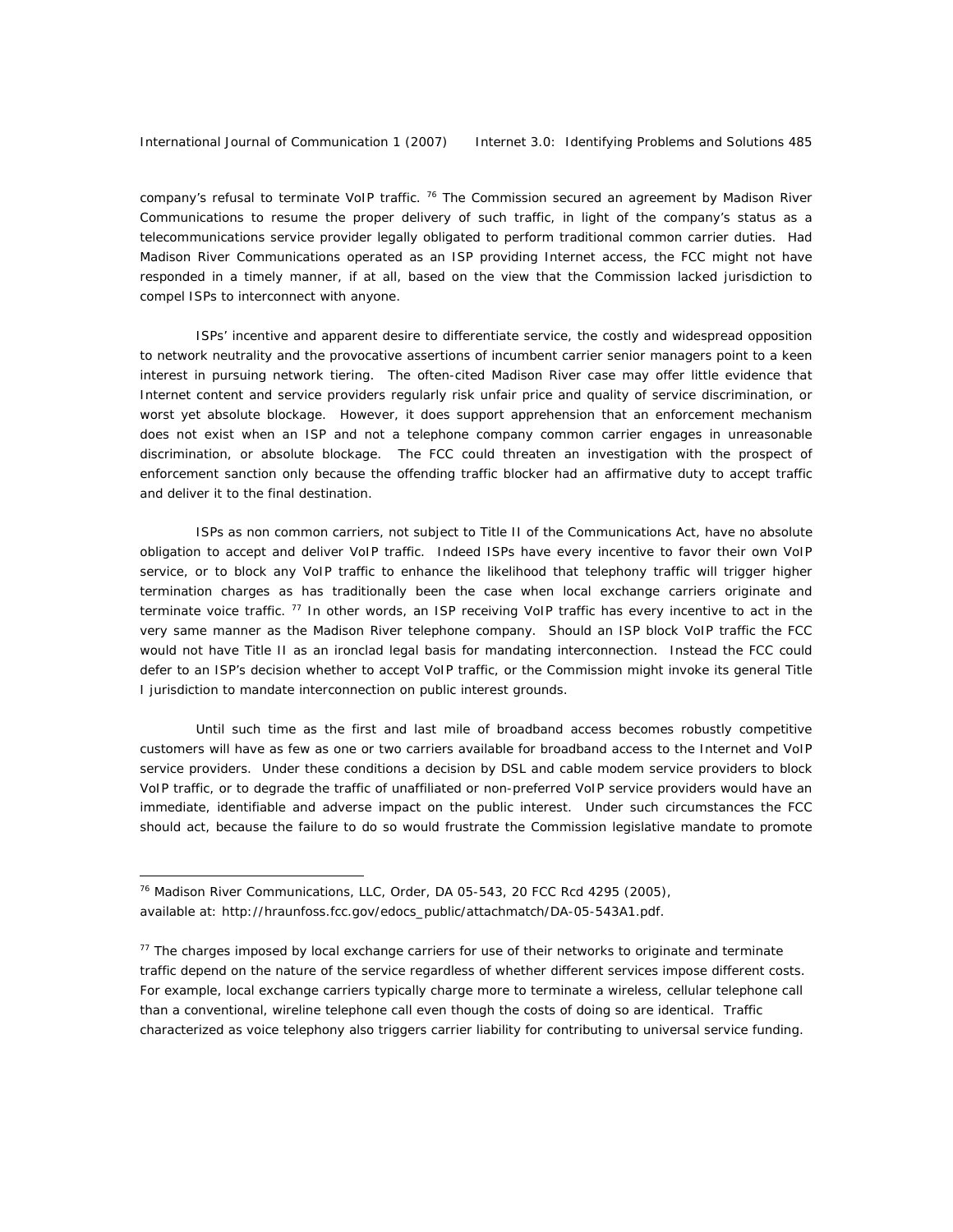ubiquitous access to "advanced telecommunications capability."<sup>78</sup> Additionally the failure to act probably would motivate some state regulatory agencies to intervene with possibly divergent remedies. More broadly the Commission would face clear evidence of market failure, bottleneck abuse and price squeezing behavior that it presumed could not occur in the competitive marketplace it assumed to exist.

The VoIP market will have displayed market failure characteristics if VoIP service providers cannot readily offer services to any DSL and cable modem subscriber, and deliver traffic to any telephone service subscriber whether connected via DSL, cable modems or conventional telephone lines. Bottleneck abuse would occur if DSL and cable modem service providers, lacking true, facilities-based competition, refuse to accept and deliver VoIP traffic, or do so only if VoIP service providers pay a higher and discriminatory charge for the origination or termination <sup>79</sup> of traffic on the DSL or cable modem carrier's network. The higher charge applicable only to unaffiliated VoIP service providers exemplifies a classic price squeeze where a competitor of the ISP incurs a higher charge for an essential service element than the rate charged by ISP to affiliates and favored VoIP service providers.

#### **B. Unjustified Apprehension**

 $79$  The FCC acknowledges that different types of carriers pay different rates to originate and terminate traffic over identical local exchange telephone company facilities. "Existing intercarrier compensation rules may be categorized as follows: *access charge rules*, which govern the payments that interexchange carriers ("IXCs") and CMRS carriers make to LECs to originate and terminate long-distance calls. . . . The access charge rules can be further broken down into *interstate* access charge rules that are set by this Commission, and *intrastate* access charge rules that are set by state public utility commissions. Both the interstate and intrastate access charge rules establish charges that IXCs must pay to LECs when the LEC originates or terminates a call for an IXC, or transports a call to, or from, the IXC's point of presence ("POP"). CMRS carriers also pay access charges to LECs for CMRS-to-LEC traffic that is not considered local and hence not covered by the reciprocal compensation rules. Other customers carrying traffic to or from points within an exchange area to points outside the exchange area may also pay access charges to the LEC. These access charges may have different rate structures- *i.e.*, they may be flat-rated or trafficsensitive. In general, where a long-distance call passes through a LEC circuit switch, a per-minute charge is assessed. In order to keep local telephone rates low, access charges have traditionally exceeded the forward-looking economic costs of providing access." Developing a Unified Intercarrier Compensation Regime, 16 FCC Rcd. 9610, 9611 (2001); Further Notice of Proposed Rulemaking, 20 FCC Rcd. 4685 (2005).

 $78$  Section 706 of the Telecommunications Act created an express mandate for the FCC and state public utility commissions to "encourage the deployment on a reasonable and timely basis of advanced telecommunications capability to all Americans." 47 U.S.C. §157(a). The Act defines advanced telecommunications capability "without regard to any transmission media or technology, as high-speed, switched, broadband telecommunications capability that enables users to originate and receive highquality voice, data, graphics, and video telecommunications using any technology." 47 U.S.C. §157(c)(1).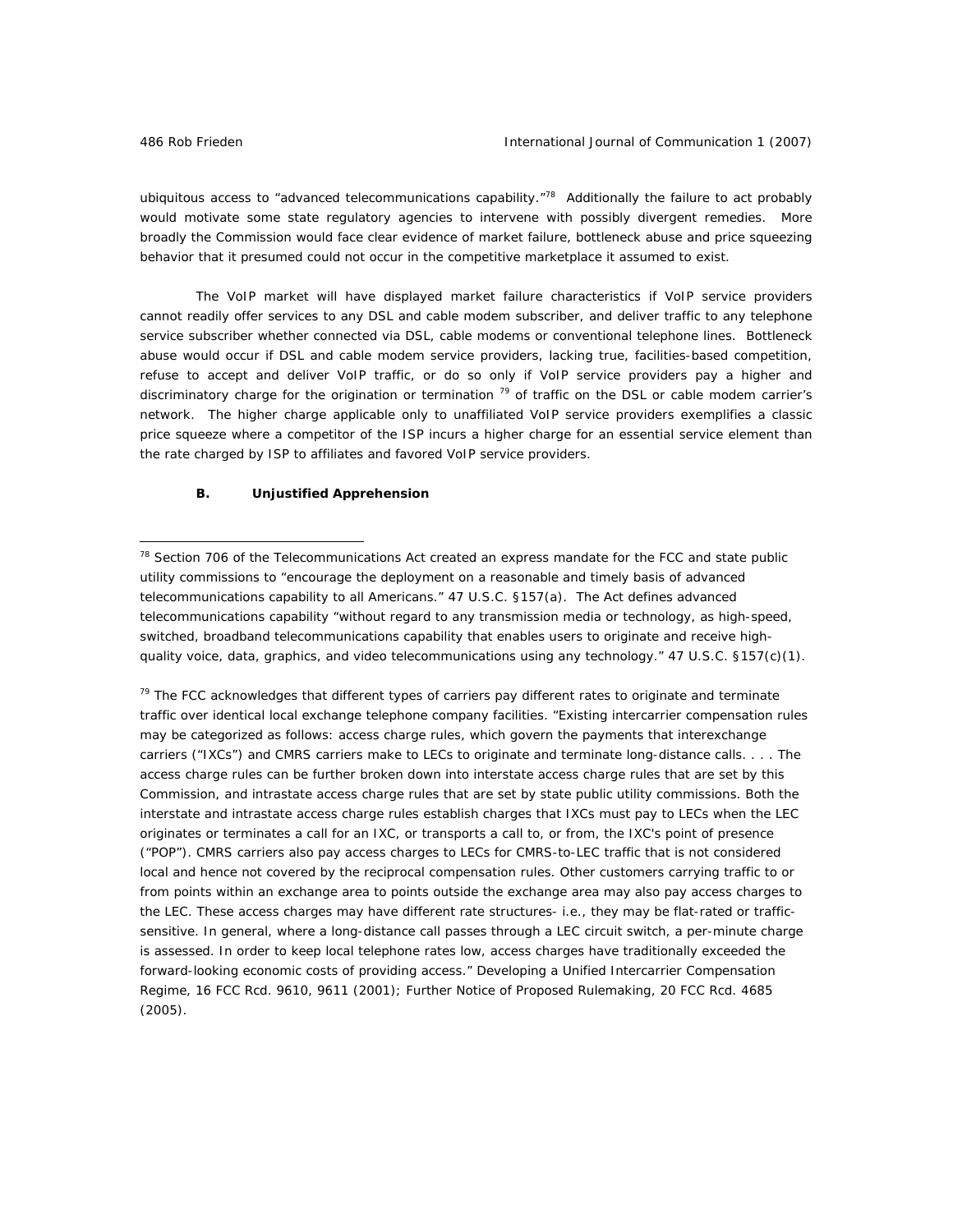International Journal of Communication 1 (2007) Internet 3.0: Identifying Problems and Solutions 487

Network neutrality advocates fear that the next generation Internet will contain so much bias and preferential treatment as to jeopardize the fundamental end-to-end connectivity that has contributed to success. This "curtains for the Internet" perspective overstates the potential harm from network tiering, even unlawful, anticompetitive practices, for several reasons. ISPs may want to squeeze out additional revenues and may resort to heavy handed, extortionate tactics, but surely they would stop when such strategies make the ISP's network performance inferior vis a via other available alternatives, if such competition existed. Absent collusion or consciously parallel conduct among DSL and cable modem carriers, should one ISP overshoot the mark on network tiering, customers could migrate to the less biased carrier. Put another way, if AT&T deliberately dropped or delayed delivery of Google packets, some customers might migrate to the faster delivery options paid for by MSN or Yahoo!, but other customers might abandon AT&T in light of its shoddy performance.

While it may prove difficult to detect deliberate packet dropping and other anticompetitive tactics, after the fact forensic examination may provide the basis for remedies as was the case when Enron employees created artificial congestion in the electricity delivery grid to run up prices. <sup>80</sup> Similarly, deeppocketed content providers recoiling from what they consider extortionate rate increases might pursue the option of constructing alternative broadband access options for consumers such as Google's support for a city wide WiFi network in San Francisco. 81

But even if network neutrality becomes codified into law or regulation, network neutrality advocates have to accept that the next generation Internet will contain more bias, options and service diversification than previously available. Advocates for network neutrality need to accept that customer and network tiering constitutes a predictable, and not always lamentable, product of a maturing marketplace. As networks evolve and the technologies used become more diverse and mature, network operators have available the resources to recalibrate their pricing structure and to diversify services.

In light of the marketing tactics used to entice initial subscriptions most Internet users expect access to a lot of free content, on an all you can eat unmetered basis,  $82$  at a low fixed price with delivery

 $\overline{a}$ 

<sup>80 &</sup>quot;[I]n Load Shift, Enron traders submitted false energy schedules and bids to the California market to create the appearance of congestion on a transmission line. This would trigger payments attached to easing congestion and let Enron profit from its own lies when it used its transmission rights to ease the sham congestion." Mary Flood and Tom Fowler, The Fall of Enron: Ex-Trader Pleads Guilty To Schemes; Prison, Fines Likely In California Deals, The Houston Chronicle, Business, p.1 (Feb. 5, 2003).

<sup>&</sup>lt;sup>81</sup> Laurie J. Flynn, Some Worries as San Francisco Goes Wireless, New York Times, Technology (April 10, 2006); available at:

[http://www.nytimes.com/2006/04/10/technology/10wifi.html?ex=1302321600&en=93da4b89b4623e07&](http://www.nytimes.com/2006/04/10/technology/10wifi.html?ex=1302321600&en=93da4b89b4623e07&ei=5088&partner=rssnyt&emc=rss) ei=5088&partner=rssnyt&emc=rss.

<sup>82 &</sup>quot;What the ISPs don't tell the public is that there are no free-riders among the content companies. They pay handsomely for their bandwidth. In fact, they are the true bread and butter for the major telecoms and ISPs. The reason that this "Network Neutrality" controversy exists today is that ISPs don't want to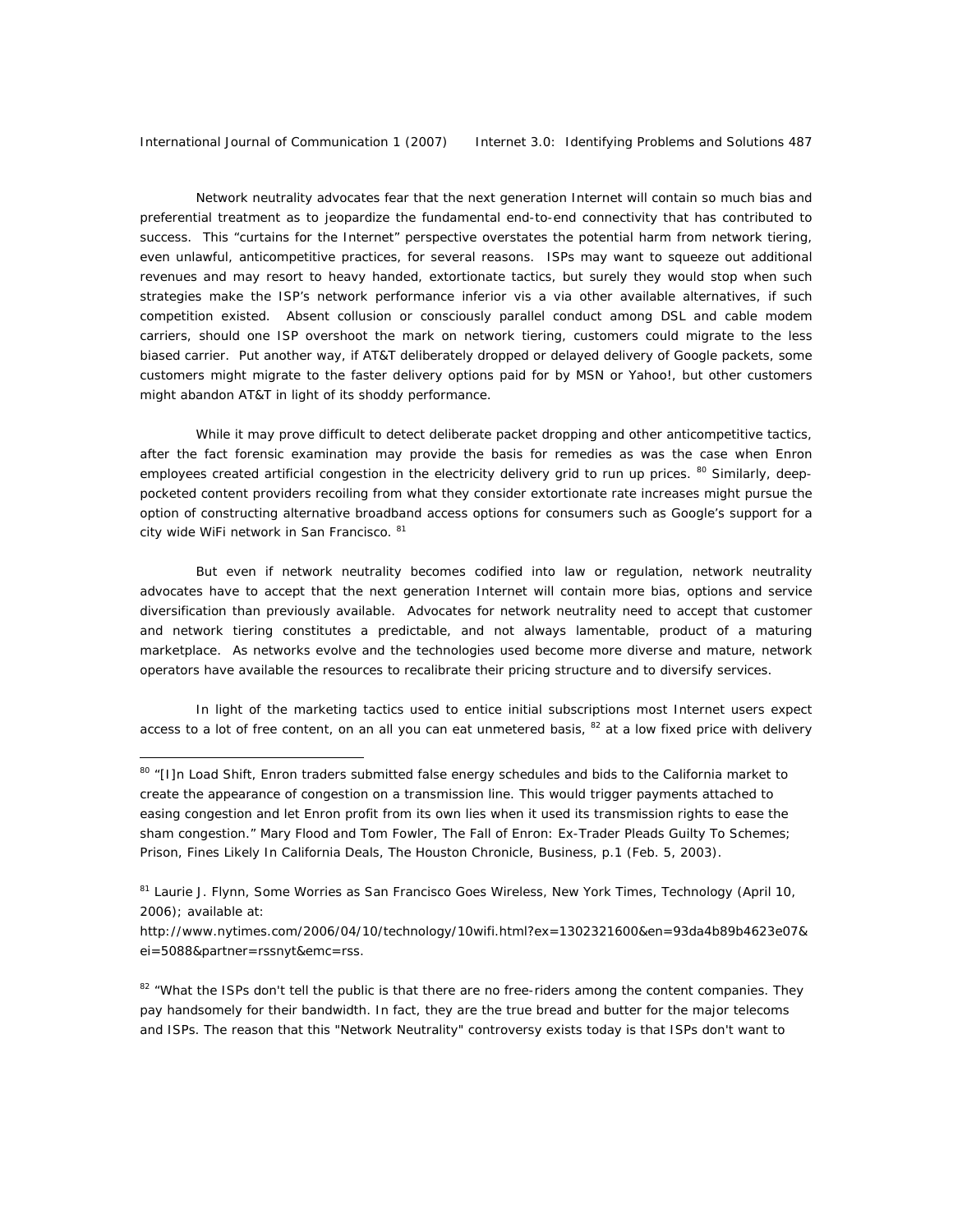speeds progressively increasing without a higher charge. The Internet's value proposition has increased over the years as consumers tap into increasingly diverse sites, now offering material that requires a network capable of delivering a broadband bitstream in real time. The power users of the Internet, spammers, gamers, peer-to-peer file sharers and full motion video watchers have become quasi-free riders in light of their ability to pay the same price as lower volume users, while forcing ISPs at both the end user link and farther upstream, to upgrade their networks while maintaining the same subscription rate.

#### **III. The Resolution**

 $\overline{a}$ 

Legislation would solve the network neutrality debate by providing principles for which the FCC would have express legal authority to enforce. Additionally legislation could expressly authorize the FCC to impose traffic reporting requirements on ISPs and to investigate and remedy instances where dropped bits did not result from actual congestion. In light of the controversy surrounding this issue, the lack of consensus and well-funded policy expressions, Congress may not remedy the problem in a timely manner. <sup>83</sup> Absent legislation the stakeholders will have to take affirmative steps on their own toward resolution.

One step toward resolution came from AT&T when it made some network neutrality commitments to secure approval of its merger with BellSouth. <sup>84</sup> AT&T may have offered concessions with some regret, and the language of its offer has generated concerns that AT&T offered less than one might infer. 85

admit that their whole business model is flawed. They don't want to admit to their home customers that they need to pay for metered bandwidth just like they pay for metered water and electricity." Code Monkey Ramblings Blog, Network Neutrality, posted May 20, 2006; available at: http://www.codemonkeyramblings.com/2006/05/network\_neutrality.php.

83 Both the United States Senate and House of Representatives have considered network neutrality bills without enacting any into law. Wallace Koehler, Network Neutrality Under Challenge (May 1, 2006); available at: http://www.infotoday.com/newsbreaks/nb060501-1.shtml; Anne Broache, Net neutrality field in Congress gets crowded, cnetnews.com (May 19, 2006); available at: http://news.com.com/Net+neutrality+field+in+Congress+gets+crowded/2100-1028\_3-6074564.html; Net neutrality showdown, cnetnews.com; available at: http://news.com.com/Net+neutrality+showdown/2009-1028\_3-6055133.html.

<sup>84</sup> *See* Letter from Robert W. Quinn, Jr., Sr. Vice President Federal Regulatory AT&T to Ms. Marlene H. Dortch, FCC Secretary (Dec. 28, 2006); *attached to* Federal Communications New Release, FCC Approves Merger Of AT&T Inc. and BellSouth Corporation--Significant Public Interest Benefits Likely to Result (rel. Dec. 29, 2006); available at: http://hraunfoss.fcc.gov/edocs\_public/attachmatch/DOC-269275A1.pdf[hereinafter cited as AT&T Concessions Letter].

<sup>85</sup> AT&T proposed to embrace the FCC's four Network Freedoms for 30 months running from the merger closing date, and to apply network neutrality principles for its broadband Internet access services running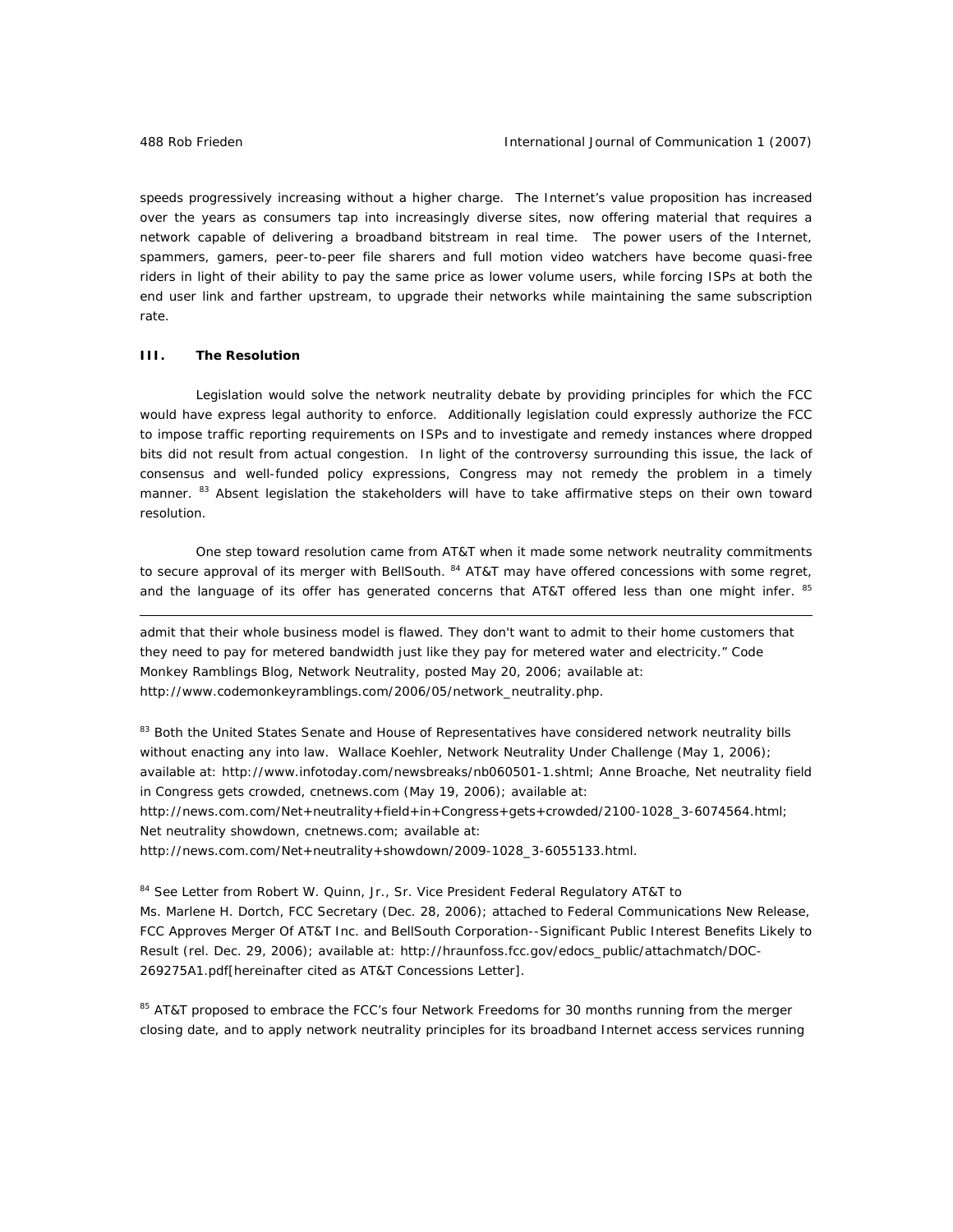International Journal of Communication 1 (2007) Internet 3.0: Identifying Problems and Solutions 489

 $\overline{a}$ 

Additionally FCC Chairman Kevin Martin and Commissioner Tate issued a joint statement where they reject some of the concessions as the product of coercion which they believe the FCC should never enforce. 86 Nevertheless AT&T has provided a document that, reluctantly perhaps, acknowledges network neutrality as a concept that parties can convert into actual practices and service commitments.

The AT&T network neutrality commitments contain a time limited agreement to comply with a previous FCC statement of principles that articulate a baseline code of conduct for ISPs. In a non-binding, non-compulsory Policy Statement the FCC articulated four "principles":

(1) consumers are entitled to access the lawful Internet content of their choice;

(2) consumers are entitled to run applications and services of their choice, subject to the needs of law enforcement;

(3) consumers are entitled to connect their choice of legal devices that do not harm the network; and

(4) consumers are entitled to competition among network providers, application and service providers, and content providers. 87

between subscribers and the first Internet exchange point for a period of two years running from the merger closing date or upon the effective date of federal legislation. AT&T expressly reserved the option not to apply network neutrality principles for its Internet Protocol Television ("IPTV") service and for link beyond the first Internet Exchange point. The commitment does not provide specificity whether these conditions exempt AT&T from a network neutrality commitment for any fiber optic broadband link that might also offer IPTV.

86 "Importantly, however, while the Democrat Commissioners may have extracted concessions from AT&T, they in no way bind future Commission action. Specifically, a minority of Commissioners cannot alter Commission precedent or bind future Commission decisions, policies, actions, or rules. Thus, to the extent that AT&T has, as a business matter, determined to take certain actions, they are allowed to do so. There are certain conditions, however, that are not self-effectuating or cannot be accomplished by AT&T alone. To the extent Commission action is required to effectuate these conditions as a policy going forward, we specifically do not support those aspects of the conditions and will oppose such policies going forward." AT&T BellSouth Merger Approval, Joint Statement of Chairman Kevin J. Martin and Commissioner Deborah Taylor Tate (Dec. 29, 2006); available at: http://hraunfoss.fcc.gov/edocs\_public/attachmatch/DOC-269275A2.doc.

87 Federal Communications Commission, Public Notice, FCC Adopts Policy Statement (Aug. 5, 2005); available at: http://hraunfoss.fcc.gov/edocs\_public/attachmatch/DOC-260435A1.doc. The FCC has proposed to reassess its role in supporting non-discriminatory Internet access. *See* Federal Communications Commission, Public Notice,

FCC Launches Inquiry Into Broadband Market Practices (rel. March 22, 2007); available at: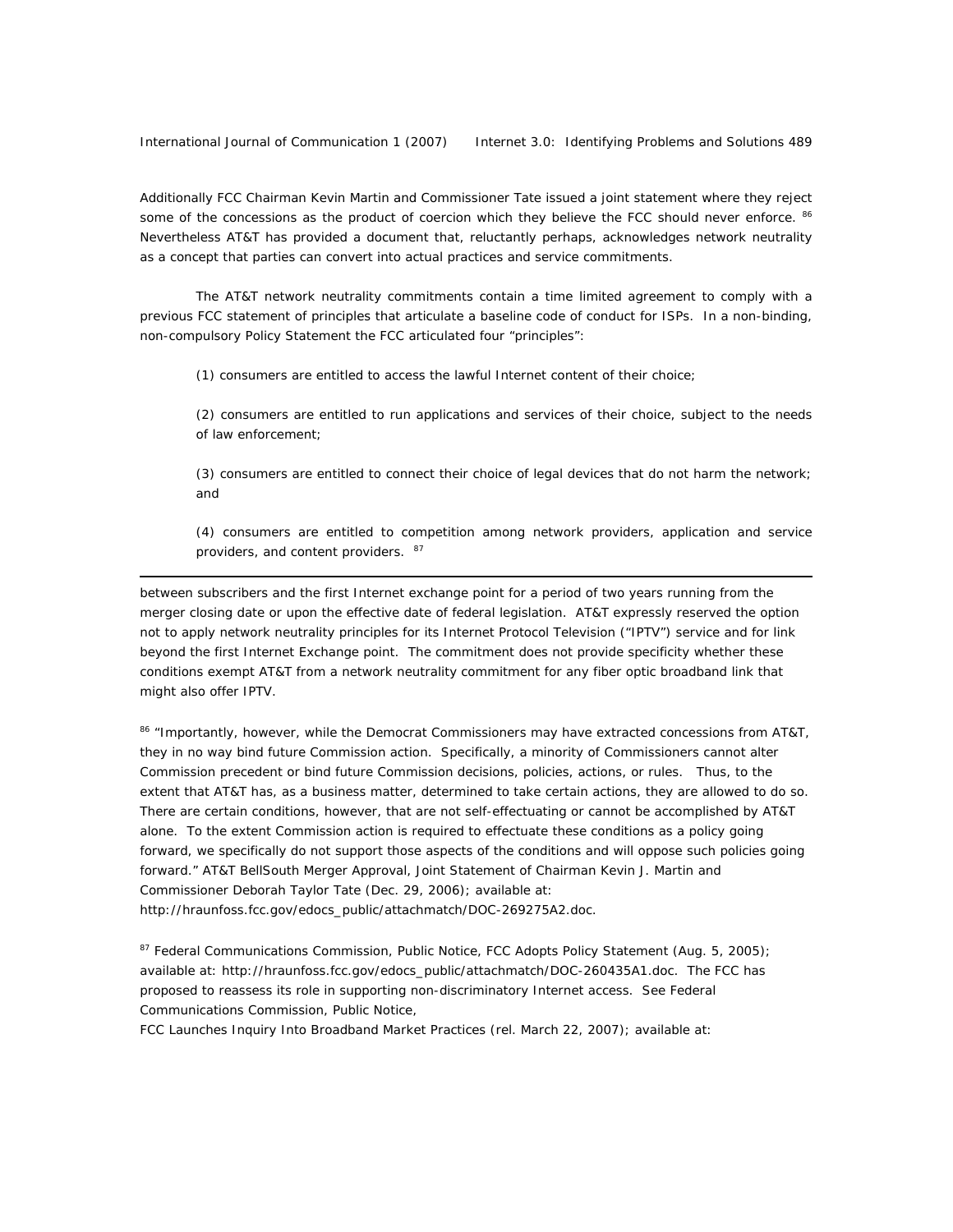Until AT&T's 30-month commitment to adopt the FCC's four "Network Freedoms," the Commission had issued a document having no enforceability.

AT&T also committed to maintain the same number and types of existing peering agreements and for two years from the closing date of the merger, or the effective date of any legislation enacted by Congress subsequent to the merger closing, "to maintain a neutral network and neutral routing in its wireline broadband Internet access service . . . from the network side of the customer premise equipment up to and including the Internet Exchange Point closest to the customer's premise." <sup>88</sup> AT&T expressly reserved the right to tier service upstream and exempted its enterprise managed IP services and IPTV from any network neutrality commitment, two loopholes that will grow in significance as AT&T migrates from copper-based transitional DSL broadband service to fiber optic networks ostensibly installed primarily to provide IPTV.

Beyond AT&T's conditional, time limited and ambiguous commitment, incumbent ISPs should commit to transparency and full disclosure of network and customer tiering activities. This means that Tier-1 ISPs, including those networks owned and operated by AT&T, Verizon Qwest, and Comcast, should publicly disclose their peering and transiting policies, as well as offers and acceptances of Service Level Agreements that deviate from best efforts routing. A voluntary agreement to disclose might foreclose regulatory intervention by the FCC, Federal Trade Commission and other agencies, and it would not prevent better than best efforts service arrangements. Such arrangements could include variable bandwidth and throughput services to end-users, peers and transiting customers, bandwidth partitioning and service metering.

Additionally any ISP that serves both end-users, whether by resale or facilities it owns and operates, should commit to a "best practices" collection of service commitments including the following:

- an affirmative obligation not to drop packets and create congestion when actual traffic conditions do not necessitate such action;
- no retaliation through targeted degradation in service quality for any network user that has refused to pay for premium services;
- no port blocking and other refusals to deliver traffic onward to another ISP or the intended recipient except when such action would violate laws or cause harm to the ISP's or other ISPs' networks;
- a commitment to make available any better than best efforts to any similarly situated customer;

http://hraunfoss.fcc.gov/edocs\_public/attachmatch/DOC-271687A1.doc.

88 AT&T Concessions Letter at 9.

 $\overline{a}$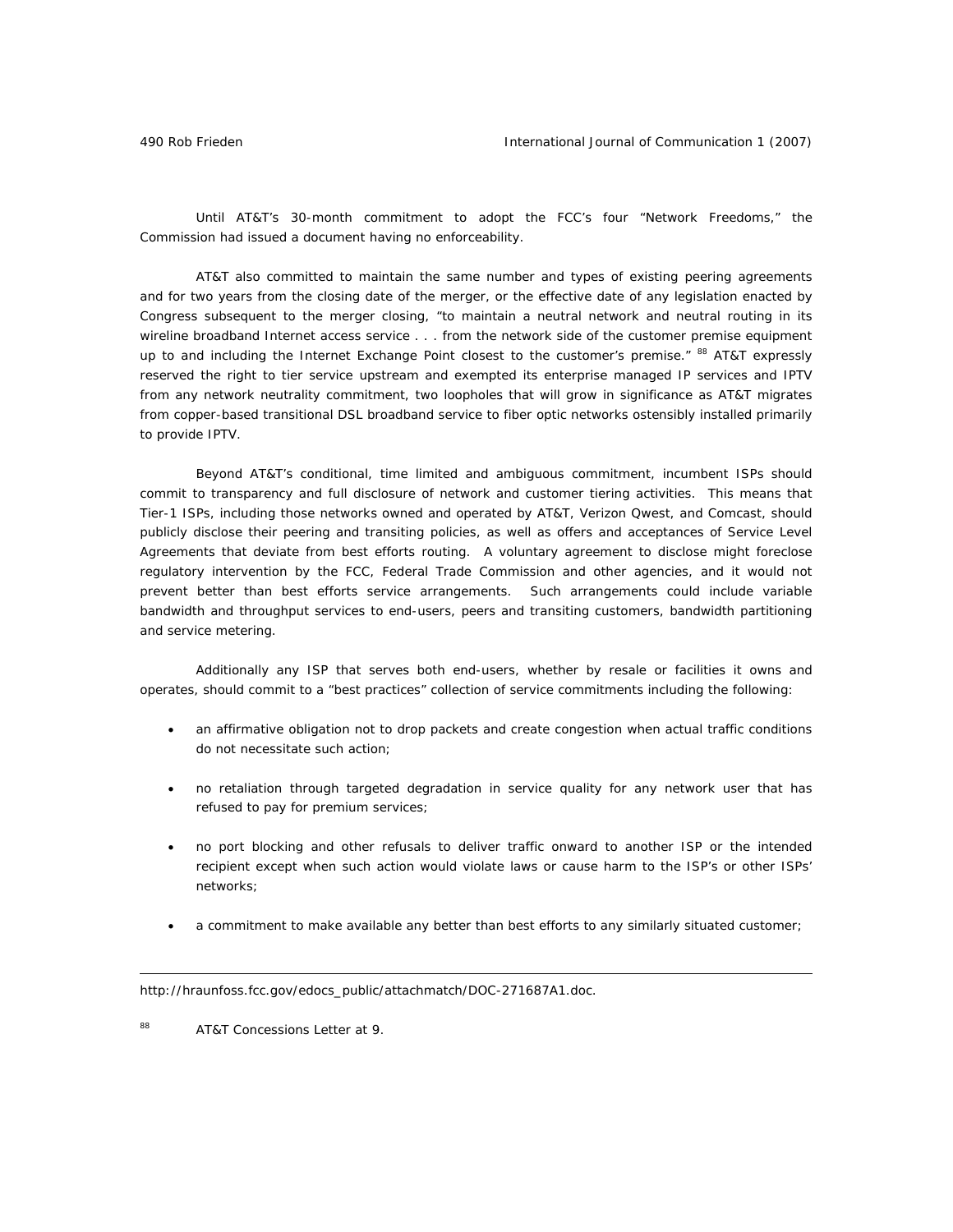International Journal of Communication 1 (2007) Internet 3.0: Identifying Problems and Solutions 491

- an agreement not to override firewalls, filters and other traffic management technologies or services made available to customers or installed by customers, except when such action would violate laws or cause harm to the ISP's or other ISPs' networks; and
- no intentional failures to comply with existing Service Level Agreements executed with end-users, peers and transiting customers.

Lastly, the FCC should impose reporting requirements on ISPs so that the Commission might assess the consequences of a bifurcated best efforts/better than best efforts Internet. Traffic data complied and disclosed by ISPs can provide the FCC with a better sense of how often network congestion occurs and what circumstances trigger poor service. With such empirical data, the Commission should have a better capability for determining when an ISP has artificially created congestion as a ruse for degrading service to non-premium paying content providers and retail customers. Likewise, such data could corroborate an ISP's assertion that it did nothing to degrade overall service, or target specific bitstreams for inferior service.

Absent Congressional authority to impose reporting requirements, the FCC should prepare to justify the lawfulness of its action and the accruing public interest benefits. Nothing in the Communications Act limits reporting requirements to a specific set of regulated operators. Additionally, the broad public interest mandate under Title I should support the FCC's reasonable examination of ISP network performance and reliability.

#### **IV. Conclusion**

The network neutrality debate highlights a particularly contentious time in ICE policy making. Stakeholders appear to have little inclination to find a middle ground, and decision makers appear to have even less. Policymaking has become predominated by sponsored research, politics, campaign contributions and rhetoric. In light of an apparent disinterest for the facts it comes as no surprise that the network neutrality debate highlights opposing perceptions about the impact from changes in the next generation Internet. Regrettably no unbiased fact- finding appears readily available, because politicization at the FCC prevents fair-minded assessment by the Democratic and Republican Commissioners and heretofore the conflict has not generated a question of law or fact reviewable by a court.

Network neutrality opponents have overstated the case that competition would remedy any and all instances of illegal network bias. A fully self-regulating Internet marketplace does not exist, nor can one confidently assert that the Internet marketplace would remedy all attempts at unreasonable network bias. On the other hand, the Internet has not failed to function when network operators and content providers cut exclusive and preferential deals, or when network providers offer better than best efforts routing.

For better or worst, Internet 3.0 will adopt many of the biased networking characteristics of current vintage cable television and third generation cellular telephony. Cable television operators enjoy